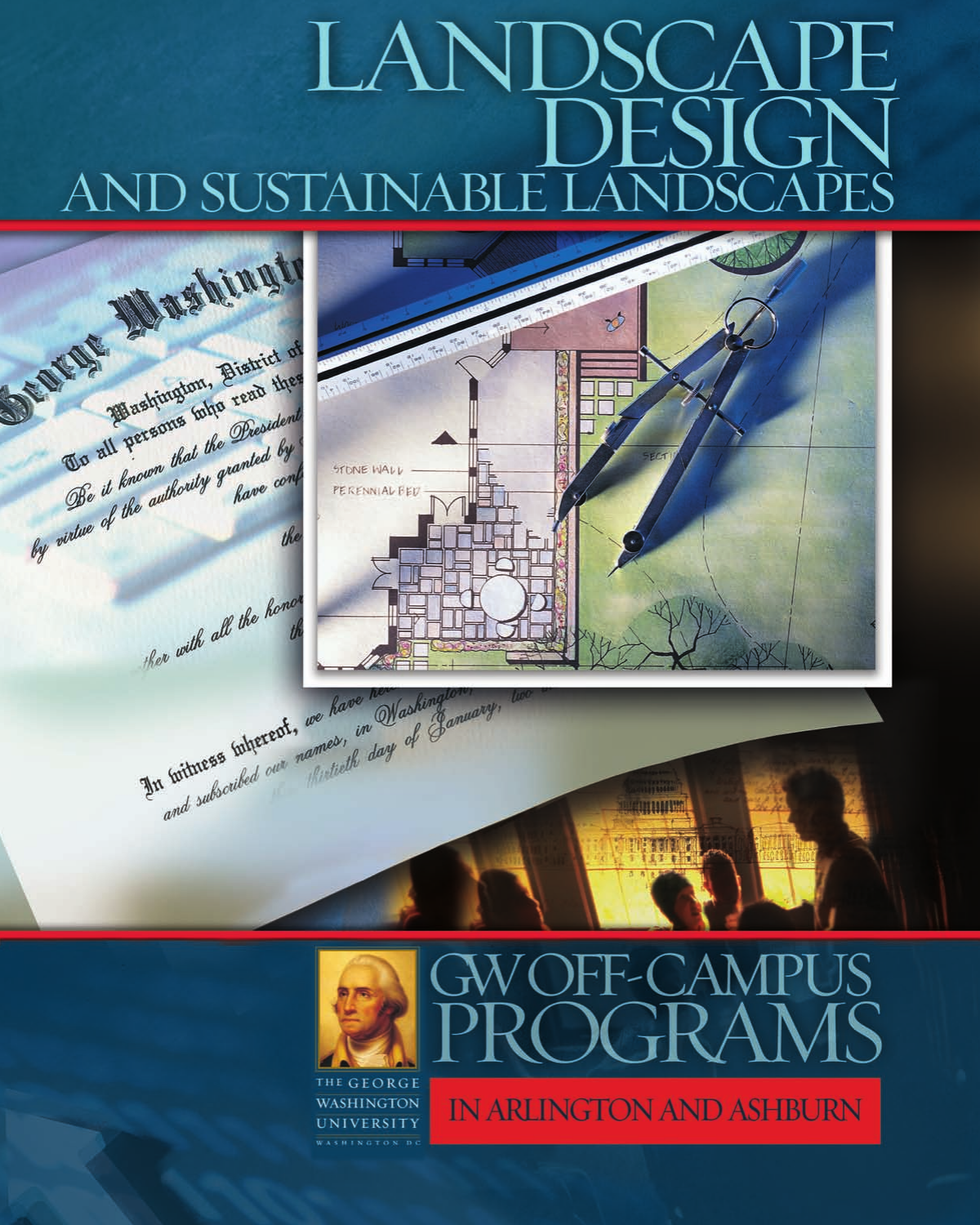# AMBITION.

We understand the difference you want to make in your life and your career. We challenge our students to look ahead and prepare them to lead the way. Through innovative programs, such as the one outlined in this brochure, GW can help you reach beyond your ambition.

**The Graduate Programs at GW.** At GW, with our faculty of leading scholars and practitioners and over 200 master's, education specialist, doctoral, and certificate programs, we can help you reach your goals in a professional world that is evolving daily.

Visit **www.gwu.edu/gradapply** for more information about all of the Graduate Programs at GW.

GW Off-Campus Programs. With programs designed specifically for the busy adult professional, GW offers a select group of part-time graduate degree and certificate programs at convenient off-campus locations and through online distance learning.

Visit www.gwu.edu/offcampusprograms for more information about GW's Off-Campus Programs.

### www.gwu.edu/offcampusprograms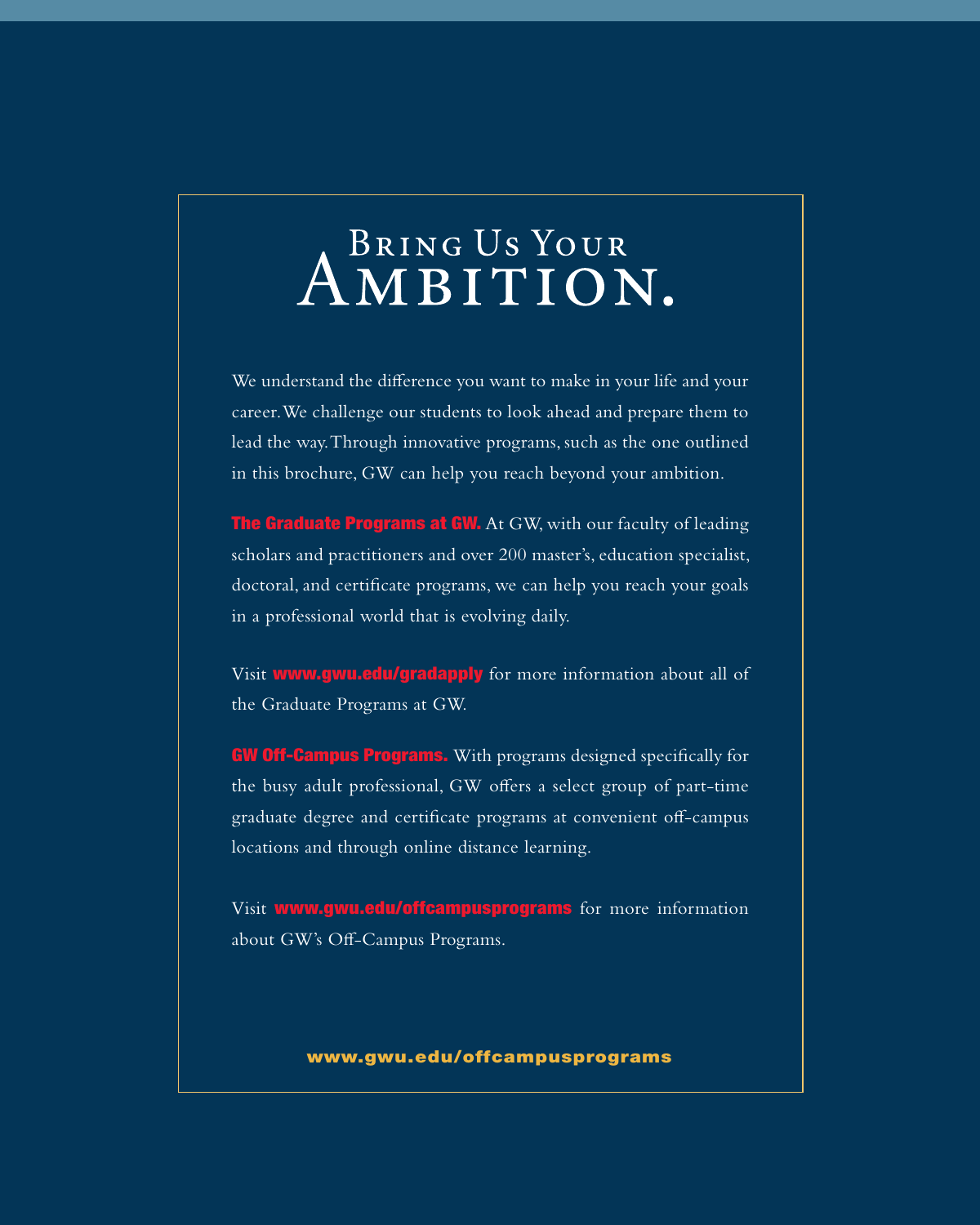### MASTER OF PROFESSIONAL STUDIES IN LANDSCAPE DESIGN

### GRADUATE CERTIFICATE IN Landscape Design n

n

### GRADUATE CERTIFICATE IN Sustainable Landscapes

OFFERED BY THE COLLEGE OF PROFESSIONAL STUDIES

www.nearyou.gwu.edu/landscape

Prestigious Credentials

n

Rigorous Curriculum

Accomplished Faculty

n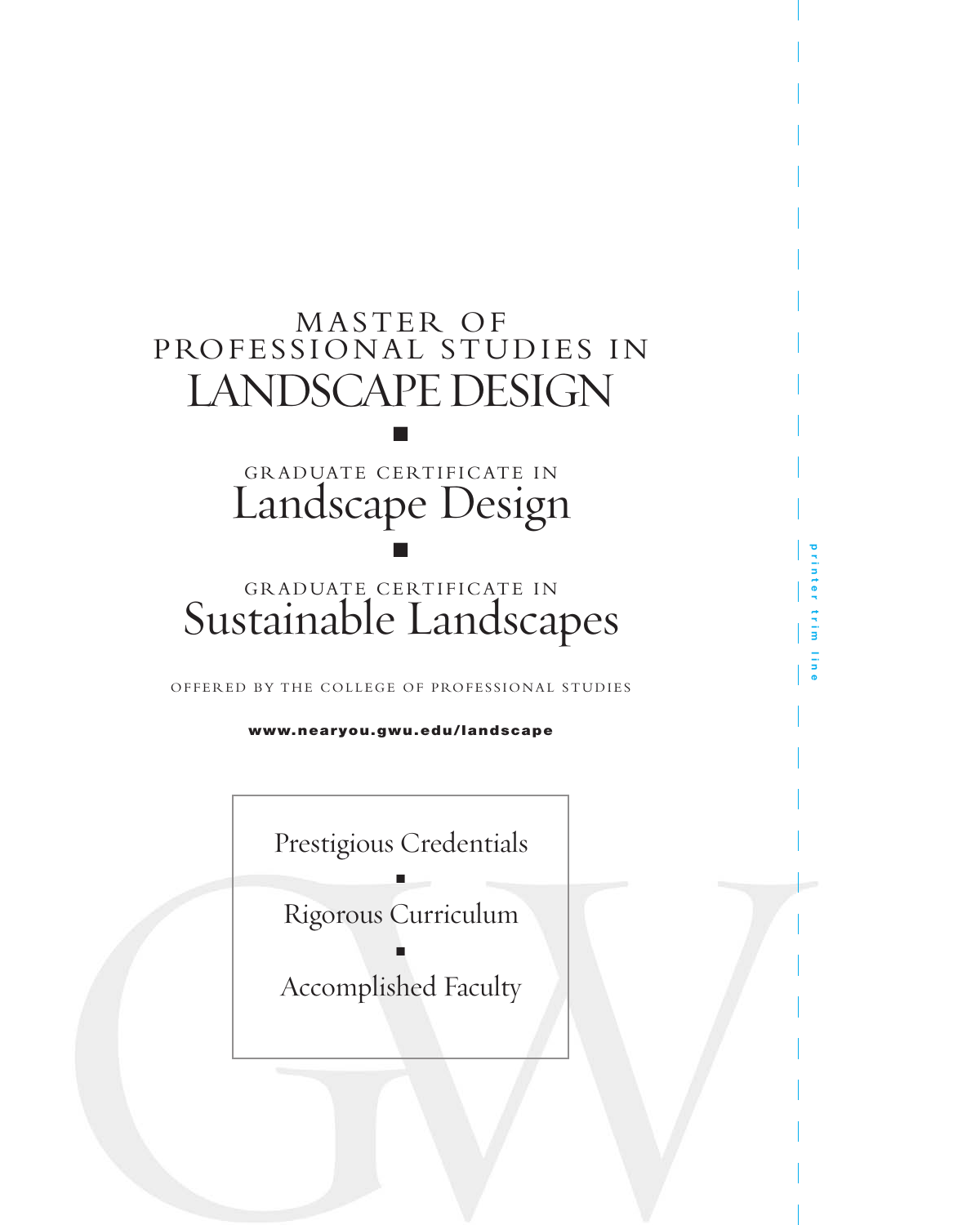GW T's Landscape Design program strives to be the premier<br>mid-Atlantic source for highly professional education in<br>small-scale landscape design. Maintaining an emphasis on<br>rigorous design-based scholarship, the program see mid-Atlantic source for highly professional education in small-scale landscape design. Maintaining an emphasis on rigorous design-based scholarship, the program seeks to sponsor healthy, safe and environmentally responsible life-styles in our neighborhoods through best practices in landscape design and conservation.

Courses are taught by experienced professionals, designers and landscape architects, who are actively practicing in their field. Courses are geared to small-scale residential and other landscape design applications with emphasis on sound design principles, good site engineering methods and the creative use of plant materials.

The Graduate Certificate in Sustainable Landscapes adds a solid understanding of the economic benefits of sustainable and energy-efficient landscape design. It includes the study of plants native to the Chesapeake Bay watershed, of best management practices for water and energy efficiency, using materials that promote good design for biodiversity, the restoration of wildlife habitat, and sustainable goals.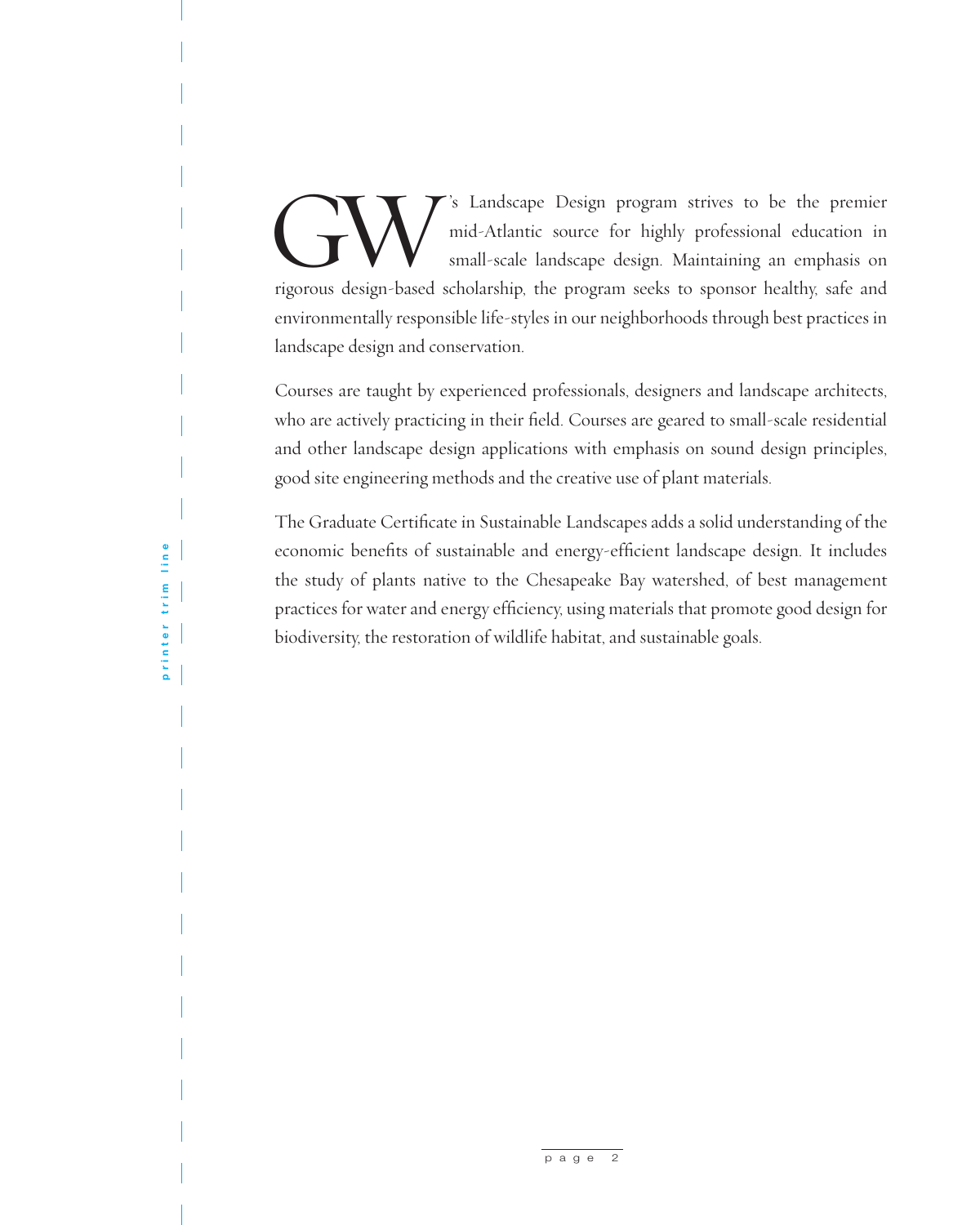### MASTER OF PROFESSIONAL STUDIES IN LANDSCAPE DESIGN

### **STACK YOUR CREDENTIALS!**



MASTER OF PROFESSIONAL STUDIES IN LANDSCAPE DESIGN (total 46 credits)

Customized for the working professional, GW's Landscape Design program allows certificate or degree-based learning. The Graduate Certificate in Landscape Design stands alone as a program that will provide prestigious credentials for the practice of landscape design. The Graduate Certificate in Sustainable Landscapes provides an additional credential in best practices of sustainable design for experienced landscape designers and landscape architects. Stacking the two certificates together, students may earn a Master of Professional Studies in Landscape Design.

The master's degree in Landscape Design is designed to provide professionals with the knowledge and experience needed to be at the forefront of a field that is increasingly focused on sustainable practices, at the neighborhood level.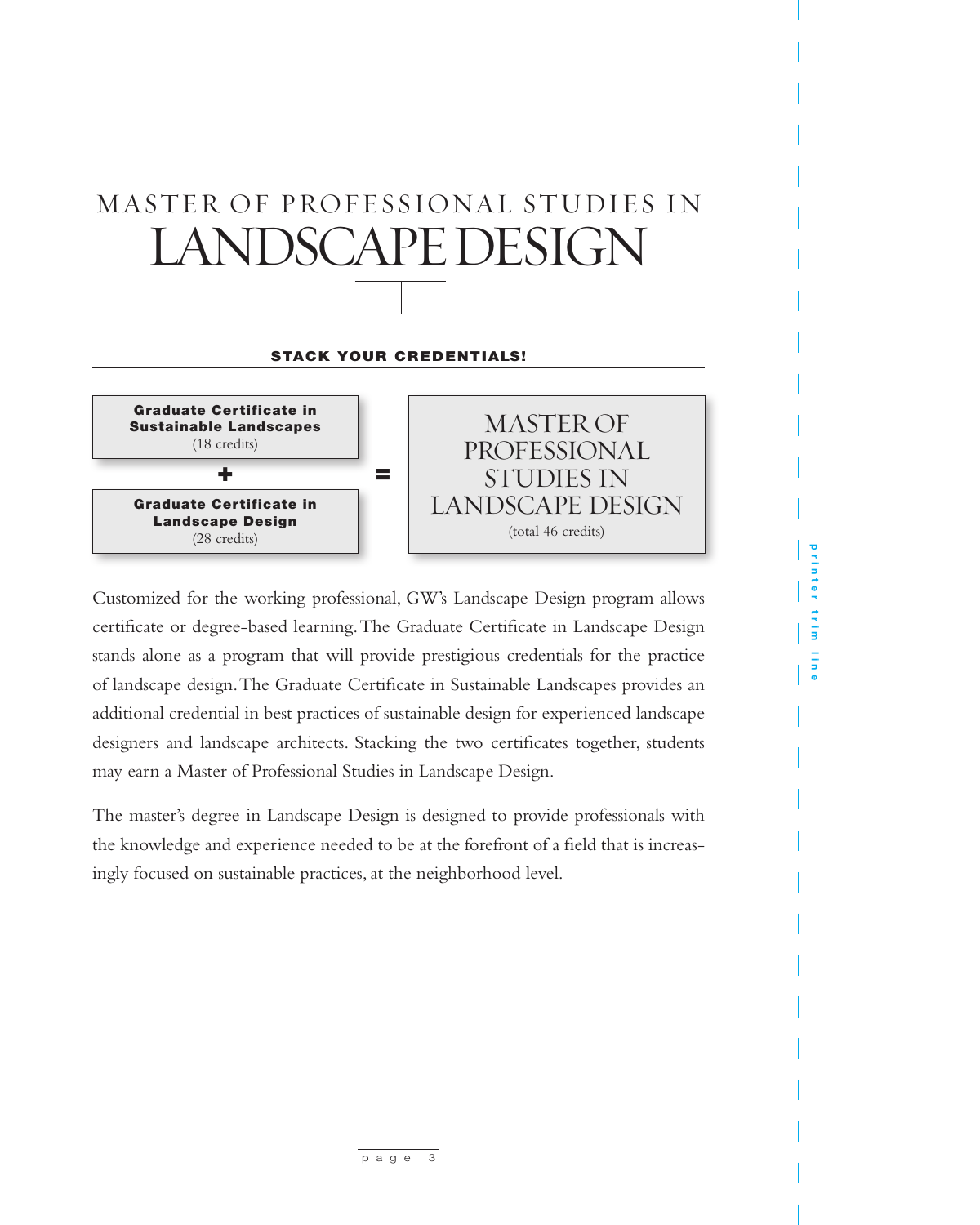### GRADUATE CERTIFICATE IN LANDSCAPE DESIGN

### OFFERED BY THE COLLEGE OF PROFESSIONAL STUDIES

CLASSES HELD IN ARLINGTON, VA AT:

GW Graduate Education Center, Arlington 950 N. Glebe Rd., 6th Floor, Arlington, VA 22203 (Metro: Ballston)

*and at*

GW's Virginia Science and Technology Campus 44983 Knoll Square, Ashburn, VA 20147

*and at the*

U.S. National Arboretum and other local gardens

### www.nearyou.gwu.edu/landscape

The Landscape Design Graduate Certificate program is ideally suited for individuals preparing for a professional career in landscape design, landscape professionals seeking to upgrade skills, amateurs with an interest in t for individuals preparing for a professional career in landscape design, landscape professionals seeking to upgrade skills, amateurs with an interest in the art of garden design, institutional horticultural staff, nursery employees, and garden design writers. The program provides a background in horticulture, nursery and planting standards, and the creative process of design.

This highly successful program has a strong reputation in the regional industry. Area landscape design firms, plant nurseries, and design/build contractors frequently seek out graduates of this program, and graduates often go on to pursue advanced degrees in landscape architecture.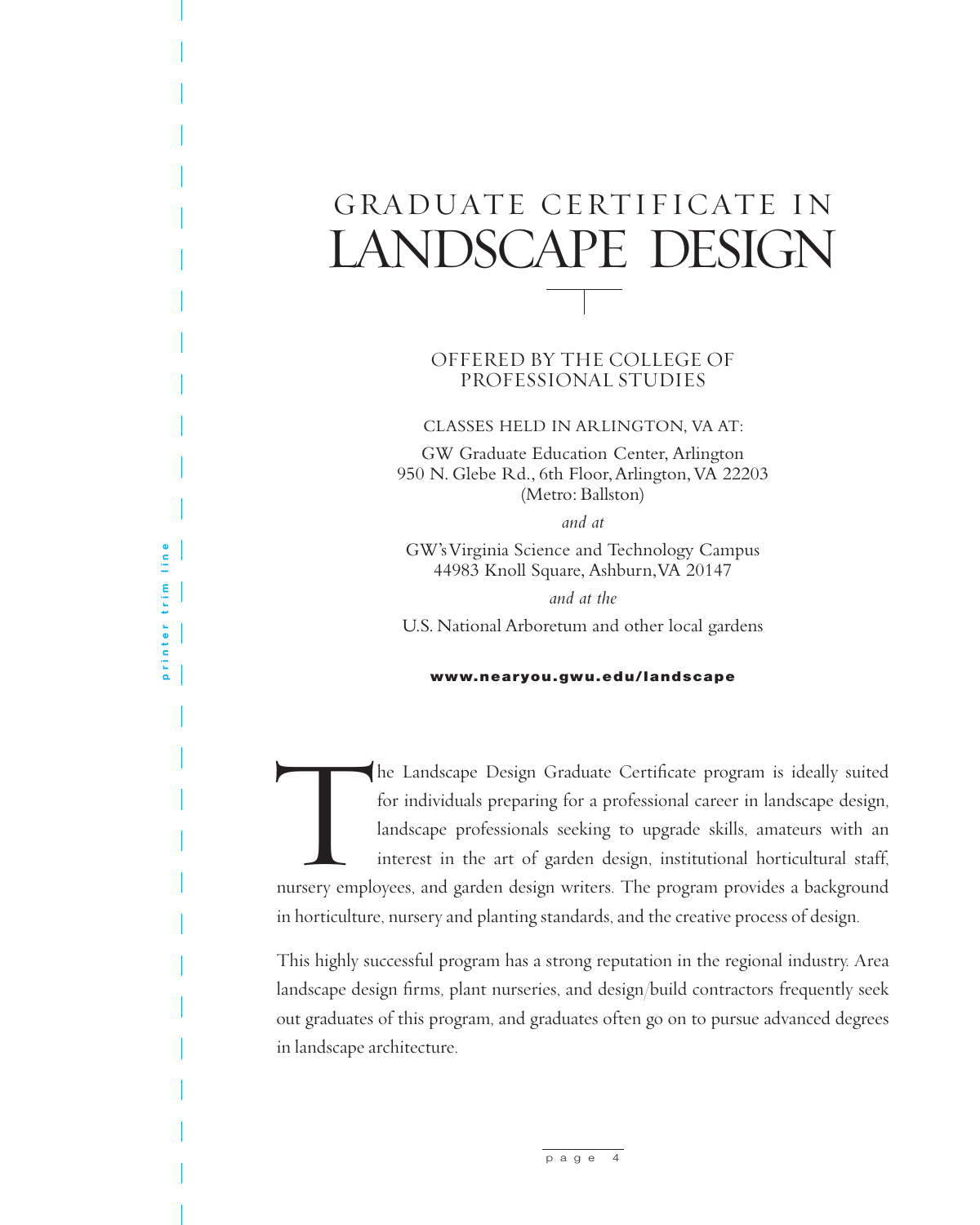### PROGRAM FORMAT

### TWO OPTIONS:

### GW GRADUATE EDUCATION CENTER, ARLINGTON IN ARLINGTON, VA (METRO: BALLSTON)

■ Introductory courses offered 5 terms per year

### **GW'S VIRGINIA SCIENCE AND TECHNOLOGY CAMPUS.** IN ASHBURN, VA

- $\blacksquare$  Designed to be completed in 2 to 2½ years as a cohort group
- Introductory courses offered 2 to 3 times each fall semester

### PROGRAM AT A GLANCE

This part-time Graduate Certificate program offers classes evenings and weekends in five eight-week terms during the calendar year.

- 18 courses, 28 credits required (includes two introductory courses)
- <sup>n</sup> In Arlington, VA: Studio design classes meet one evening per week at the GW Graduate Education Center, Arlington and plants classes meet at the U.S. National Arboretum and other local public gardens on weekday or Saturday mornings.
- <sup>n</sup> In Ashburn, VA: Studio design classes meet one evening per week at the Virginia Science and Technology Campus in Ashburn and plants classes meet at local public gardens on Saturday mornings. Students are expected to move through the program together in cohort groups.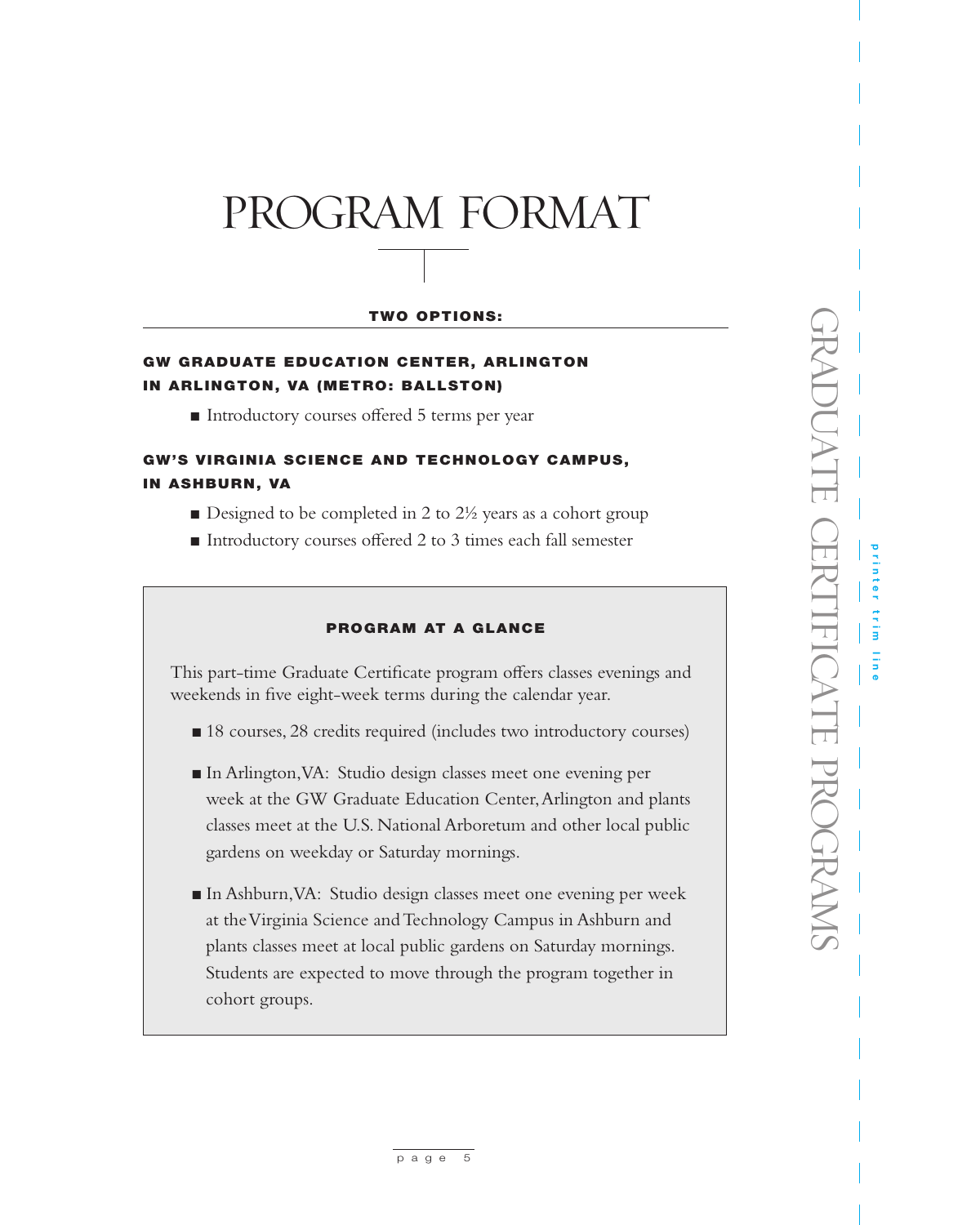# COURSE OF STUDY

Two introductory courses (PSLD 6100 & 6102) plus 26 credit hours (PSLD 6201, 6202, 6203, 6204, 6232, 6233,6234, 6235, 6220, 6222, 6224, 6226, 6228, 6212, 6213, 6240) with a GPA of 3.0 or above. Students must complete the program within five years of their admission to the program. Permission from the instructor is required for students to take courses 6201 and above if not yet admitted to the Graduate Certificate program. A maximum of six credits (including introductory courses) can be taken in non-degree status.

| <b>Graduate Education Center, Arlington Landscape Design Program</b> |                  |                  |                  |                          |  |  |  |
|----------------------------------------------------------------------|------------------|------------------|------------------|--------------------------|--|--|--|
| Fall I                                                               | Fall II          | Spring I         | Spring II        | Summer                   |  |  |  |
| $Sept-Oct$                                                           | Nov-Jan          | Jan-Mar          | $Apr-May$        | June-July                |  |  |  |
| <b>PSLD 6100</b>                                                     | <b>PSLD 6100</b> | <b>PSLD 6100</b> | <b>PSLD 6100</b> | <b>PSLD 6100</b>         |  |  |  |
|                                                                      | <b>PSLD 6102</b> |                  | <b>PSLD 6102</b> | <b>PSLD 6102</b>         |  |  |  |
| <b>PSLD 6201</b>                                                     | <b>PSLD 6202</b> | <b>PSLD 6201</b> | <b>PSLD 6202</b> | $PSLD 6201 / PSLD 6202*$ |  |  |  |
| <b>PSLD 6203</b>                                                     | <b>PSLD 6204</b> | <b>PSLD 6203</b> | <b>PSLD 6204</b> | PSLD 6203 / PSLD 6204*   |  |  |  |
| <b>PSLD 6232</b>                                                     | <b>PSLD 6233</b> | <b>PSLD 6232</b> | <b>PSLD 6233</b> |                          |  |  |  |
| <b>PSLD 6234</b>                                                     | <b>PSLD 6235</b> | <b>PSLD 6234</b> | <b>PSLD 6235</b> |                          |  |  |  |
| <b>PSLD 6220</b>                                                     | <b>PSLD 6222</b> | <b>PSLD 6224</b> | <b>PSLD 6226</b> | <b>PSLD 6228</b>         |  |  |  |
|                                                                      | <b>PSLD 6212</b> | <b>PSLD 6213</b> | <b>PSLD 6212</b> | <b>PSLD 6213</b>         |  |  |  |
|                                                                      |                  | <b>PSLD 6240</b> |                  | <b>PSLD 6240</b>         |  |  |  |

*Schedule of Classes by Term*

\* *Combined courses are sometimes offered as summer intensive courses*

| Virginia Science and Technology Campus Landscape Design Program |  |  |  |  |  |
|-----------------------------------------------------------------|--|--|--|--|--|
|-----------------------------------------------------------------|--|--|--|--|--|

|                   | Fall I           | Fall II          | Spring I         | Spring II        | Summer           |
|-------------------|------------------|------------------|------------------|------------------|------------------|
|                   | $Sept-Oct$       | Nov-Jan          | Jan-Mar          | $A$ pr-May       | June-July        |
| Year 1            | <b>PSLD 6100</b> | <b>PSLD 6100</b> | <b>PSLD 6201</b> | <b>PSLD 6202</b> | <b>PSLD 6212</b> |
|                   |                  | <b>PSLD 6102</b> | <b>PSLD 6224</b> | <b>PSLD 6226</b> | <b>PSLD 6228</b> |
|                   |                  |                  |                  |                  |                  |
| Year <sub>2</sub> | <b>PSLD 6203</b> | <b>PSLD 6204</b> | <b>PSLD 6232</b> | <b>PSLD 6233</b> | <b>PSLD 6213</b> |
|                   | <b>PSLD 6220</b> | <b>PSLD 6222</b> |                  |                  |                  |
|                   |                  |                  |                  |                  |                  |
| Year <sub>3</sub> | <b>PSLD 6234</b> | <b>PSLD 6235</b> | <b>PSLD 6240</b> |                  |                  |

*Note: This schedule is subject to change in response to cohort needs*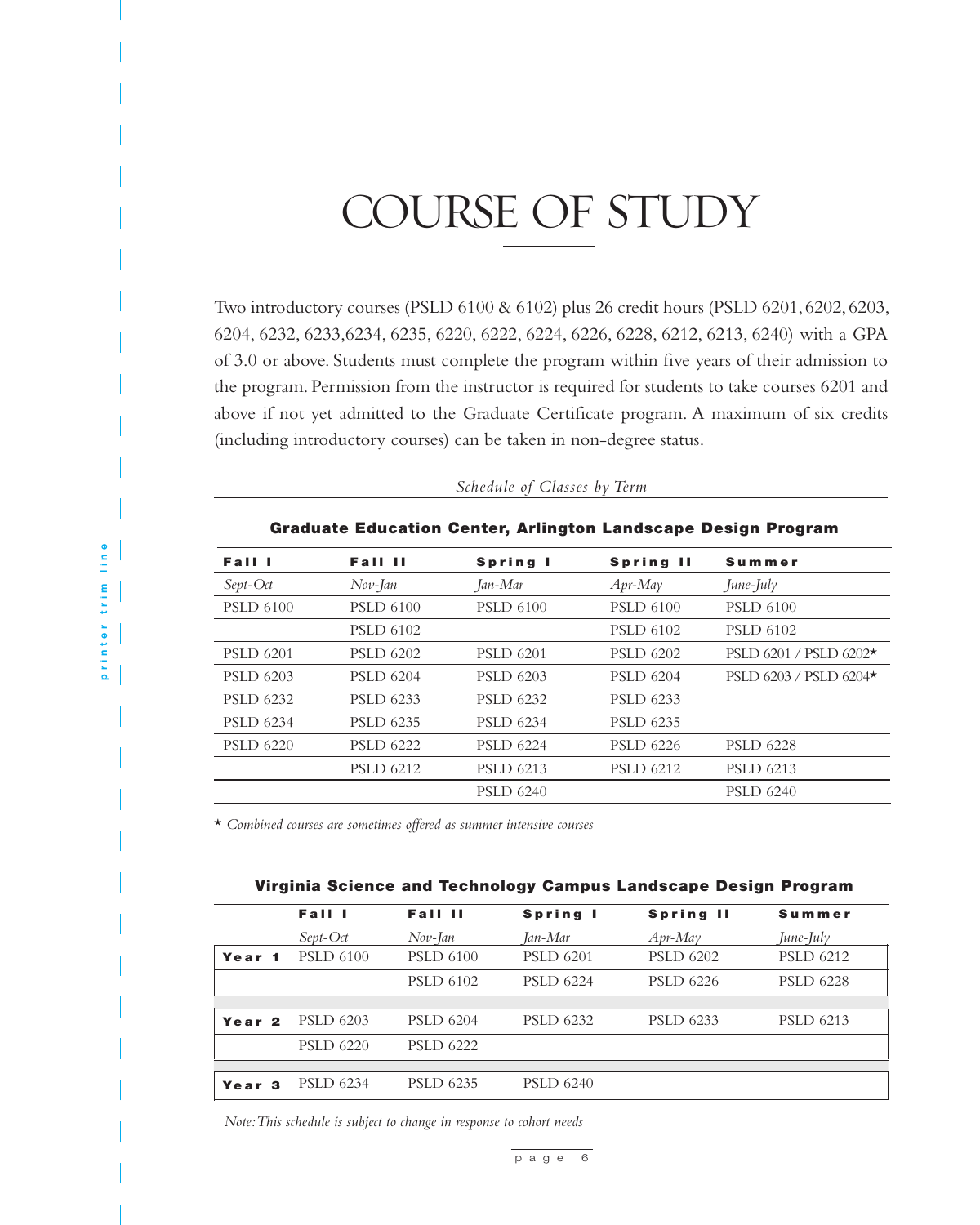# OURSE DESCRIPTIONS

### INTRODUCTORY COURSES

*These courses must be completed with a grade of B or higher in non-degree status. See page 15*.

### **PSLD 6100 Landscape Graphics (l credit)**

Learn to use drafting equipment and develop graphic and sketching skills. Course work includes landscape plans, section, elevation, and axonometric drawings, and an introduction in the use of color media. Entry-level course. Materials & equipment purchased for this class are used in all studio courses.

### **PSLD 6102 Introduction to Plants (l credit)**

A survey course in Plant Science which introduces students to the common groups of plants with a general focus on the structure and function of higher vascular plants. An entry-level course, this is a prerequisite for the Woody Plants series.

### CORE COURSES

### **PSLD 6201 Introduction to Design (2 credits)**

Develop an understanding of design tools available to the landscape designer through analysis of existing landscapes, exploring design through media other than the landscape, and a final design project. Group projects, in-class reviews, and an introduction to study models, research techniques, and writing begin to create a vocabulary with which students can both describe and critique their designs and the work of others. Prerequisite PSLD 6100.

### **PSLD 6202 Site Analysis (2 credits)**

Learn to inventory and record existing site conditions including slope, soil, microclimate, and context. Studio work includes base plans, sections, and site program. Two Saturday or Sunday field exercises are required for this course. The dates are discussed at the first class. Prerequisite: PSLD 6201.

### **PSLD 6203 Site Engineering (2 credits)**

Learn the principles and techniques of basic site engineering, including grading, drainage, earthwork, and the design of steps, ramps, walls and terraces. Prerequisite: PSLD 6202.

### **PSLD 6204 Construction Methods & Materials (2 credits)**

Develop an understanding of commonly used landscape construction materials, including stone, concrete, masonry and wood. Learn to incorporate design elements such as decks, patios, fences and walkways into the landscape. Prerequisite: PSLD 6203.

### **PSLD 6232 Site Design I (2 credits)**

Through lectures, site visits, and design projects, this studio design course focuses on analyzing the requirements of the program and the site to develop designs that respond both to client needs and environmental context. Continued development of graphic techniques. Prerequisite: PSLD 6204.

### **PSLD 6233 Site Design II (2 credits)**

Continuation of Site Design I. Moving through a series of projects, this course examines different issues in context, program and client requirements. Prerequisite: PSLD 6232.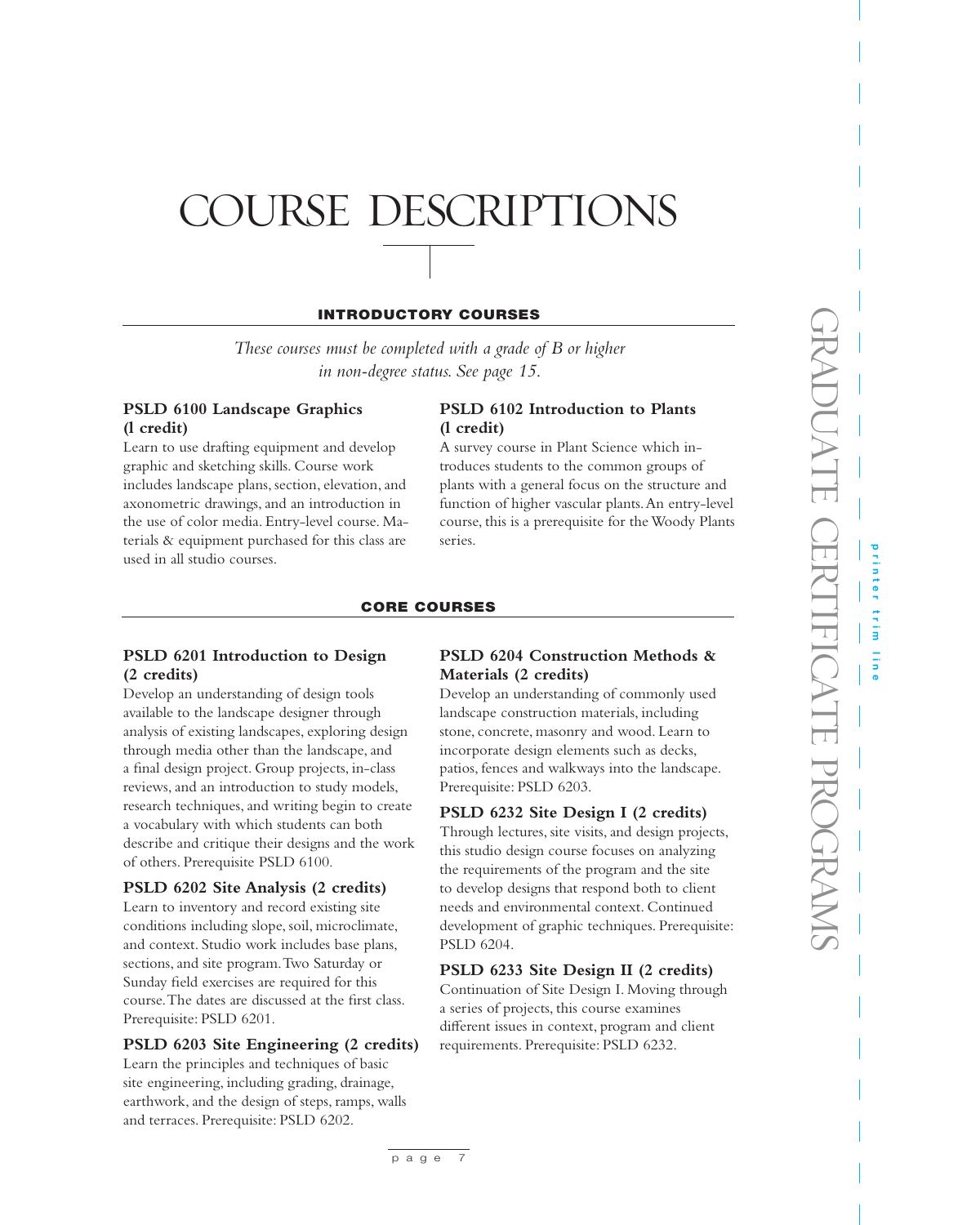### **PSLD 6234 Planting Design I (2 credits)**

This studio course focuses on the use of plants as an important design element. Topics include plants in contemporary design, plant characteristics, cultural requirements, environmental factors, plant selection, the process of planting design, planting specifications, planting details, planting cost estimates, and continued development of graphic skills. Prerequisite: PSLD 6233 and PSLD 6220, 6222, 6224, 6226 and 6228.

### **PSLD 6235 Planting Design II (2 credits)**

Continuation of Planting Design I. Prerequisite: PSLD 6234

### **PSLD 6220-6228 (1 credit each)**

Identification characteristics, design applications and aesthetic, functional and cultural aspects of approximately 60 trees, shrubs, vines and flowering plants for each of the periods specified. Lectures and field study. Prerequisite: PSLD 6102.

PSLD 6220 Woody Landscape Plants for Early Fall PSLD 6222 Woody Landscape Plants for Late Fall PSLD 6224 Woody Landscape Plants for Early Spring PSLD 6226 Woody Landscape Plants for Late Spring PSLD 6228 Woody Landscape Plants for Summer

### **PSLD 6212 History of Landscape Design (2 credits)**

Slide-illustrated lectures present the major traditions in landscape design history. Readings, in-class exercises, and out-of-class projects may be required. Prerequisite: PSLD 6100.

### **PSLD 6213 Contemporary Themes in Landscape Design Seminar (1 credit)**

Faculty-moderated active discussions on contemporary movements in landscape architecture. Readings, in-class exercises, and out-of-class projects may be required. Prerequisite: PSLD 6212.

### **PSLD 6240 Comprehensive Project (2 credits)**

Capstone course. Under the direction of a practicing professional, you will prepare a full set of design and working drawings for a selected site. Completed projects are presented to a jury of professionals.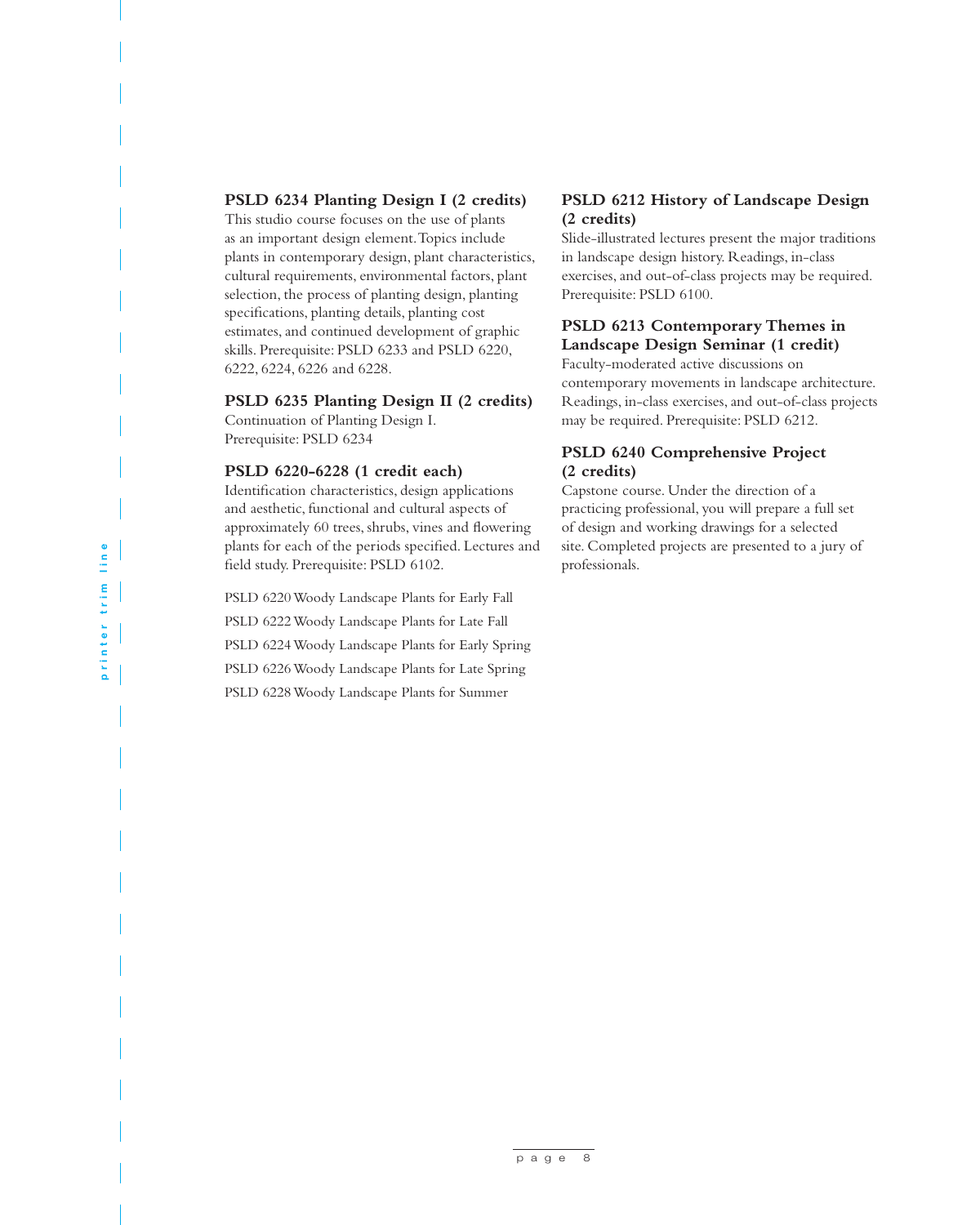### GRADUATE CERTIFICATE IN SUSTAINABLE LANDSCAPES

OFFERED BY THE COLLEGE OF PROFESSIONAL STUDIES

CLASSES OFFERED VIA SHORT-TERM COURSES IN ARLINGTON, VA COMBINED WITH DISTANCE LEARNING

www.nearyou.gwu.edu/landscape

The mission of the Graduate Certificate in Sustainable Landscapes is to provide an innovative and relevant curriculum that reflects changing social attitudes towards the conservation and sustainability of our living enviro provide an innovative and relevant curriculum that reflects changing social attitudes towards the conservation and sustainability of our living environments. Landscape designers increasingly will be called and water conservation and energy efficiency. The Sustainable Landscapes program strives to provide advanced landscape design students and experienced landscape design professionals with a fundamental understanding of best practices in landscape conservation and sustainability, adapted to the small-scale landscapes: residential, small commercial, parks and school yards.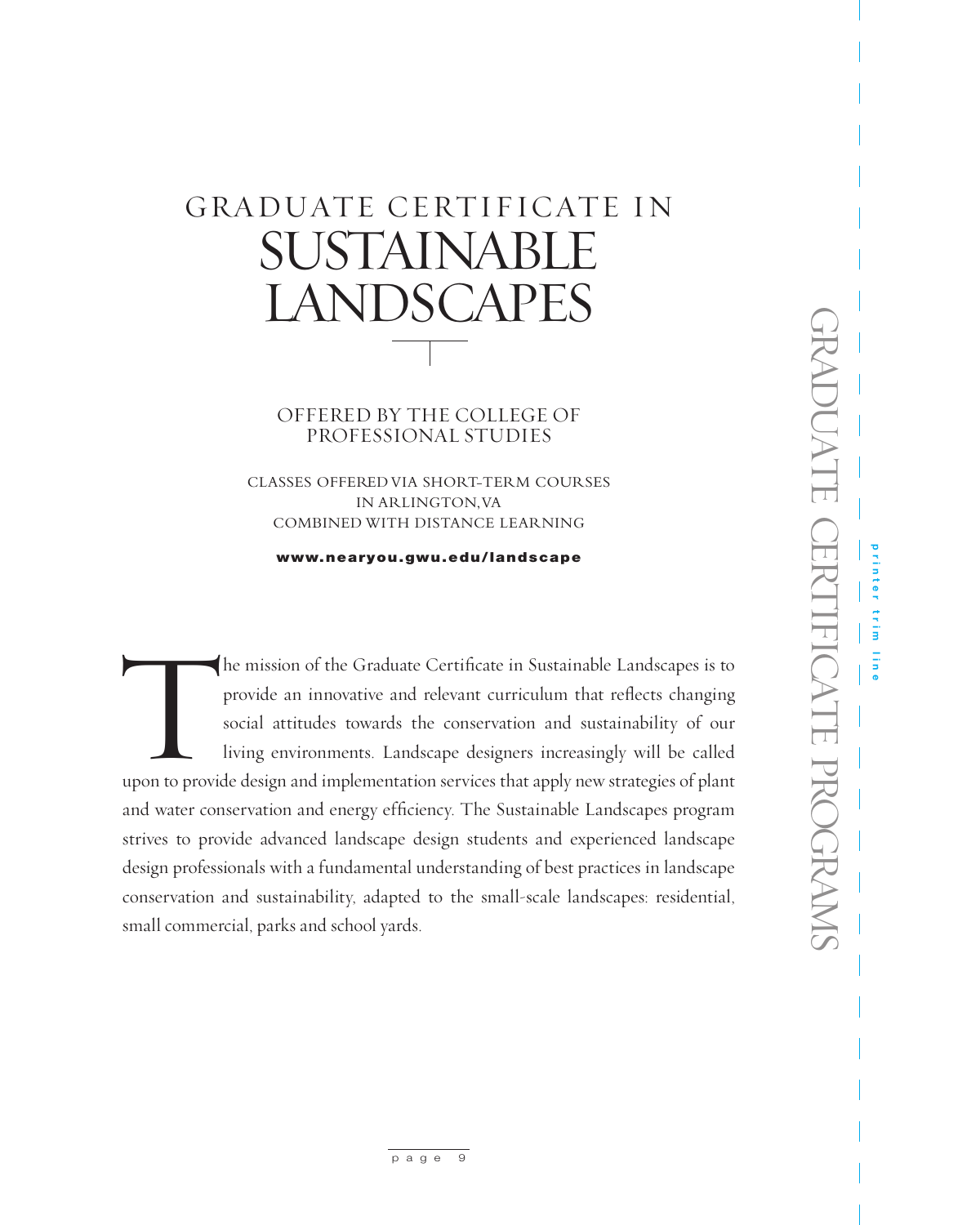# PROGRAM FORMAT

### PROGRAM AT A GLANCE

This part-time Graduate Certificate program is offered via intensive weekend courses at the GW Graduate Education Center, Arlington with distance learning units in between. Students meet for 2-3 weekends, including one all-day field trip, every semester.

- 9 courses; 18 credits required
- Designed to be completed in 16 months
- <sup>n</sup> Designed to accommodate work schedule of landscape professionals
- <sup>n</sup> Intensive courses meet over long weekends September through the following December (15 credits)
- 2 Distance Learning (DL) courses (3 credits)

# COURSE OF STUDY

Students must complete PSLD 6260, 6261, 6262, 6264, 6265, 6266, 6268, 6269, and 6270 with a GPA of 3.0 or above. Students must complete the program within five years of their admission to the program.

| Schedule of Classes by Term |  |  |  |  |
|-----------------------------|--|--|--|--|
|-----------------------------|--|--|--|--|

| <b>Graduate Certificate in Sustainable Landscapes</b> |                  |                  |                           |                                         |                        |                  |  |  |
|-------------------------------------------------------|------------------|------------------|---------------------------|-----------------------------------------|------------------------|------------------|--|--|
| Fall                                                  | Fall II          |                  | Spring I Spring II Summer |                                         | Fall I                 | Fall II          |  |  |
| Sept-Oct                                              | $Nov\text{-}Dec$ | Ian-Mar          | Apr-May                   | Jun-Aug                                 | Sept-Oct               | $Nov\text{-}Dec$ |  |  |
| <b>PSLD 6260</b><br><b>PSLD 6265</b>                  | <b>PSLD 6261</b> | <b>PSLD 6262</b> | <b>PSLD 6264</b>          | <b>PSLD 6268</b><br><b>PSLD 6269 DL</b> | PSLD 6266 DL PSLD 6270 |                  |  |  |

*DL= Distance Learning*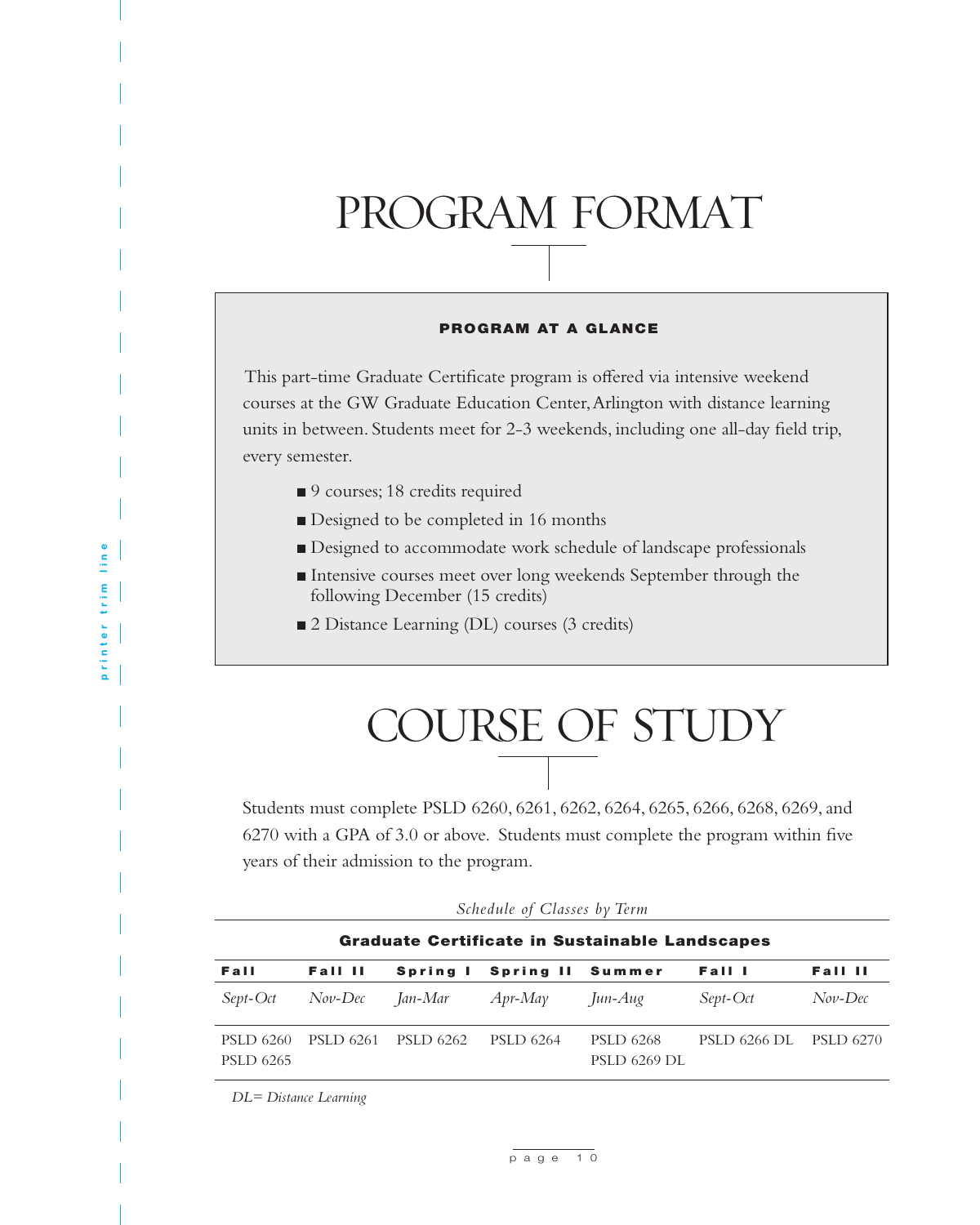# COURSE DESCRIPTIONS

### Sustainable Landscapes Program

### **PSLD 6260 Introduction to Sustainable Design (2 credits)**

Sustainable Design defined as working within an environmental system to meet today's needs without negative effects on future generations. The interaction of forest systems, air and water to form an ecosystem. An overview of current practice in conservation and design in the built environment.

### **PSLD 6261 Ecology of the Built Environment (2 credits)**

Establishes the fundamental ecological framework for the curriculum. Explores concepts and theories behind natural communities and their ecological relationships and introduces landscape tools that address how ecology and landscape purify and clean water and air, and restore damaged and eroded environments.

### **PSLD 6262 Tools for Sustainable Design (3 credits)**

"Reduce/reuse/recycle" as an approach to design and material selection for energy efficiency. Using natural resources when siting buildings and designing landscapes. Approaches to conserving water and avoiding pointsource pollution on a site-by-site basis. Design, technology and plant selections for green roofs.

### **PSLD 6264 Native Plants I (2 credits) PSLD 6265 Native Plants II (1 credit)**

Identification and design characteristics of native plant material. Understanding the fundamental natural framework that defines ecological plant communities of the mid-Atlantic region.

### **PSLD 6266 Ecological Restoration (1 credit)**

Many plants imported from other regions of the world have escaped their original confines and invaded woodlands and landscapes. Techniques for removal of exotic invasives and ecosystem restoration.

### **PSLD 6268 Sustainable Design Methods (2 credits)**

Studio course for application of native plants to specific sites. Students develop conceptual designs with aesthetic and ecological priorities and learn the importance of preparing soils for urban conditions, for tree planting and residential gardens.

### **PSLD 6269 Sustenance and the Landscape (2 credits)**

Strategies and techniques for introducing edible materials to the landscape as an aspect of sustainable management of resources. Exploration of urban agriculture as a method for local food sourcing.

### **PSLD 6270 Sustainable Design Charrette (3 credits)**

Studio design thesis course. Expansion of techniques to unify sustainable elements in a single creation. Either singly or in groups, students follow a focused design, development and juried presentation process on a fully sustainable, complete site design.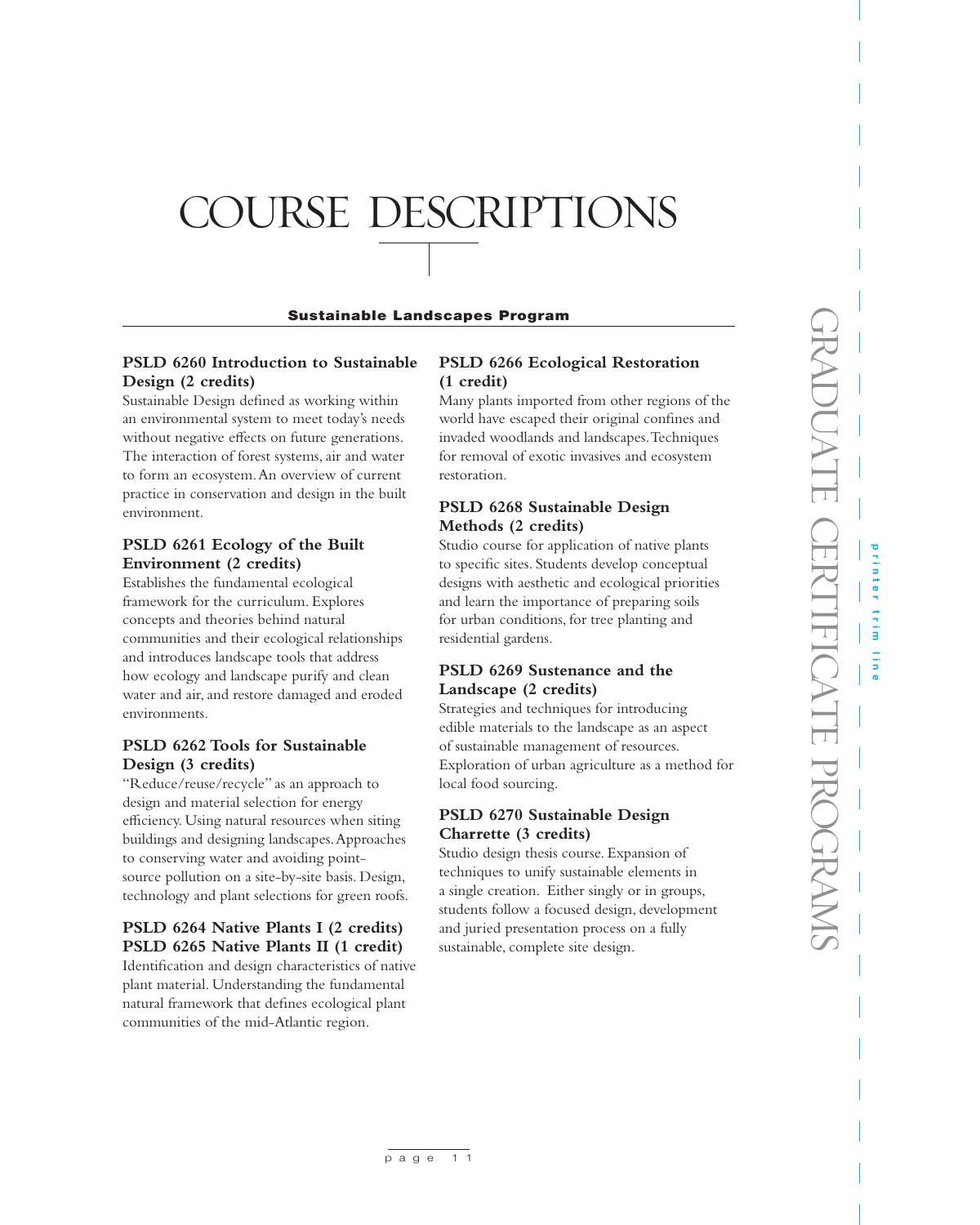### MASTER OF PROFESSIONAL STUDIES IN LANDSCAPE DESIGN

### OFFERED BY THE COLLEGE OF PROFESSIONAL STUDIES

### www.nearyou.gwu.edu/landscape

You may earn a Master of Professional Studies in Landscape Design by successfully completing the course requirements for both certificate programs.

### PROGRAM AT A GLANCE

- 46 credit program
- Requires completion of the Graduate Certificate in Landscape Design followed by the Graduate Certificate in Sustainable Landscapes.
- <sup>n</sup>Courses for the Graduate Certificate in Landscape Design are offered in Arlington, VA, Ashburn, VA and at local public gardens.
- <sup>n</sup> Courses for the Graduate Certificate in Sustainable Landscapes are offered via short-term courses in Arlington, VA, with distance learning courses in-between.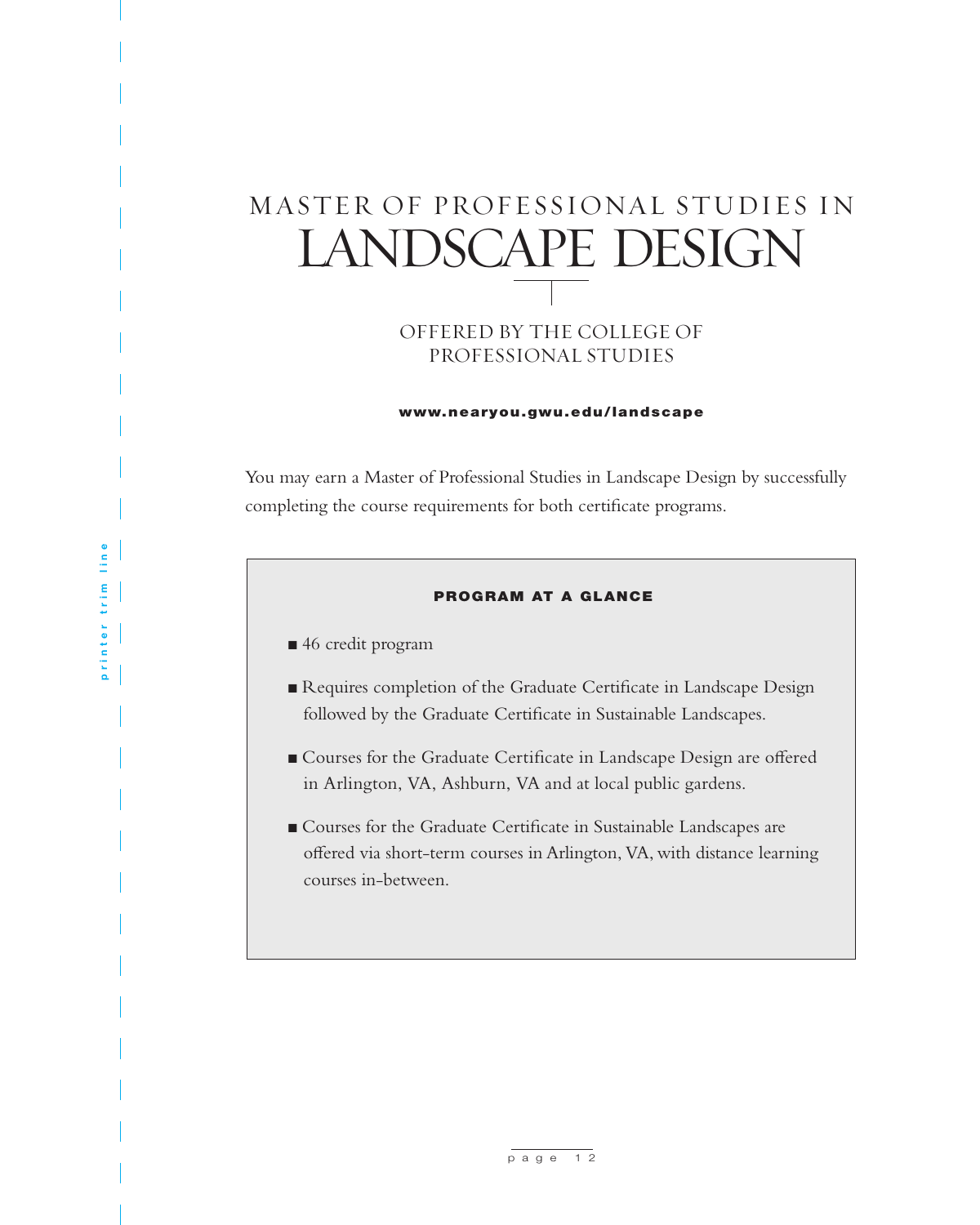### STACKABLE CREDENTIALS



GW's Master of Professional Studies in Landscape Design is a unique program that prepares students for careers as landscape designers with in-depth knowledge of sustainable design practices, focusing on small-scale and residential projects. The degree program includes the courses in the Landscape Design program and those in the Sustainable Landscapes curriculum. Classes are scheduled in the evening and on weekends to accommodate the schedules of students in career transition.

*Please go to page 4 for detailed information on the Landscape Design curriculum, and page 9 for detailed information on the Sustainable Landscapes curriculum.* 

The Master of Professional Studies in Landscape Design provides an innovative alternative to a Master of Landscape Architecture (M.L.A.) for students wishing to practice small-scale landscape design.

### **How does landscape design differ from landscape architecture?**

As a profession, landscape architecture focuses on larger-scale, multi-use projects, involving multi-disciplinary teams of designers and engineers. The three-year M.L.A. is a professionally accredited degree that can lead to professional licensure for landscape architects. GW enjoys a unique partnership with local landscape architecture programs such as Virginia Tech (Washington-Alexandria Architecture Center) and the University of Maryland, allowing GW graduates that are interested in landscape architecture favorable opportunities for transfer.

Please visit the following websites for more information on the professions of landscape design and landscape architecture, and regional M.L.A. programs:

> www.asla.org, www.lar.arch.vt.edu, www.apld.org, www.larch.umd.edu

> > $p \overline{q}$  age 13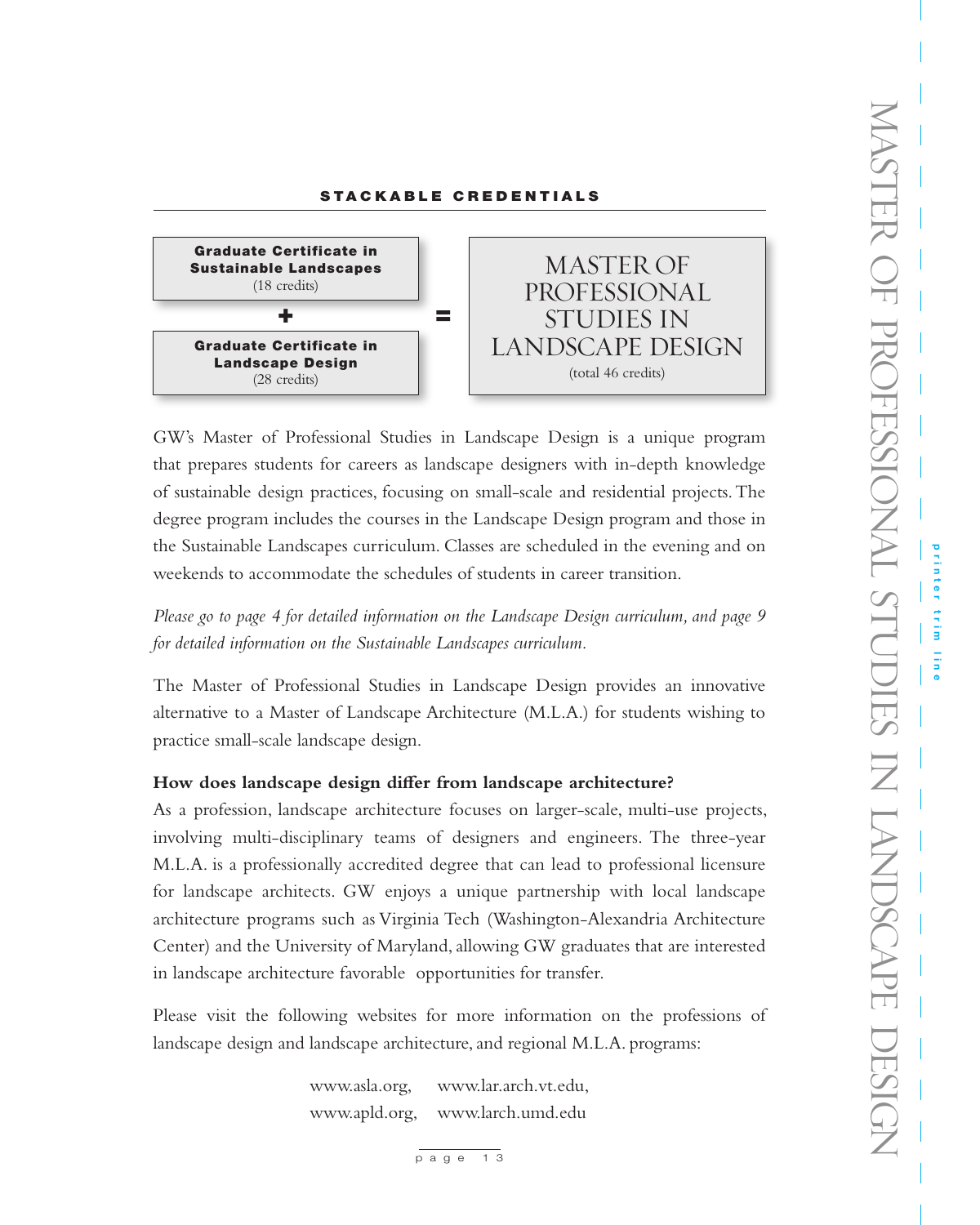## ADMISSIONS INFORMATION

### ADMISSIONS REQUIREMENTS FOR NEW APPLICANTS

### MASTER'S DEGREE/GRADUATE CERTIFICATE IN LANDSCAPE DESIGN

- ■Bachelor's degree from an accredited institution of higher learning with a minimum GPA of 3.0
- <sup>n</sup> Completion of PSLD 6100 and PSLD 6102 or equivalent with a grade of B or higher in each.

### **GRADUATE CERTIFICATE IN SUSTAINABLE LANDSCAPES:**

- Bachelor's degree from an accredited institution of higher learning with a minimum GPA of 3.0.
- <sup>n</sup>Completion of GW's Graduate Certificate in Landscape Design, OR
- Submission of a portfolio showing evidence of sufficient training and/or experience in landscape design to complete advanced coursework in the field.

Graduate-level coursework will also be considered in the evaluation process.

|                                                             | ------             |                                   |                                |                                       |               | -------          |                                     |                                                  |
|-------------------------------------------------------------|--------------------|-----------------------------------|--------------------------------|---------------------------------------|---------------|------------------|-------------------------------------|--------------------------------------------------|
|                                                             | <b>Application</b> | \$60<br><b>Application</b><br>Fee | <b>Statement</b><br>of Purpose | <b>Official</b><br><b>Transcripts</b> | <b>Resume</b> | <b>Portfolio</b> | Letters of<br><b>Recommendation</b> | <b>Completion</b><br>of PSLD<br>6100 and<br>6102 |
| <b>Master's degree</b>                                      | X                  | X                                 | X                              | X                                     | X             |                  | X<br>(2 required)                   | X                                                |
| <b>Landscape Design</b><br><b>Graduate Certificate</b>      | X                  | X                                 | X                              | X                                     | X             |                  |                                     | v<br>л                                           |
| <b>Graduate Certificate</b><br>in Sustainable<br>Landscapes | X                  | X                                 | X                              | X                                     | X             | X                | X<br>(2 required)                   |                                                  |

### Application Requirements for New Applicants: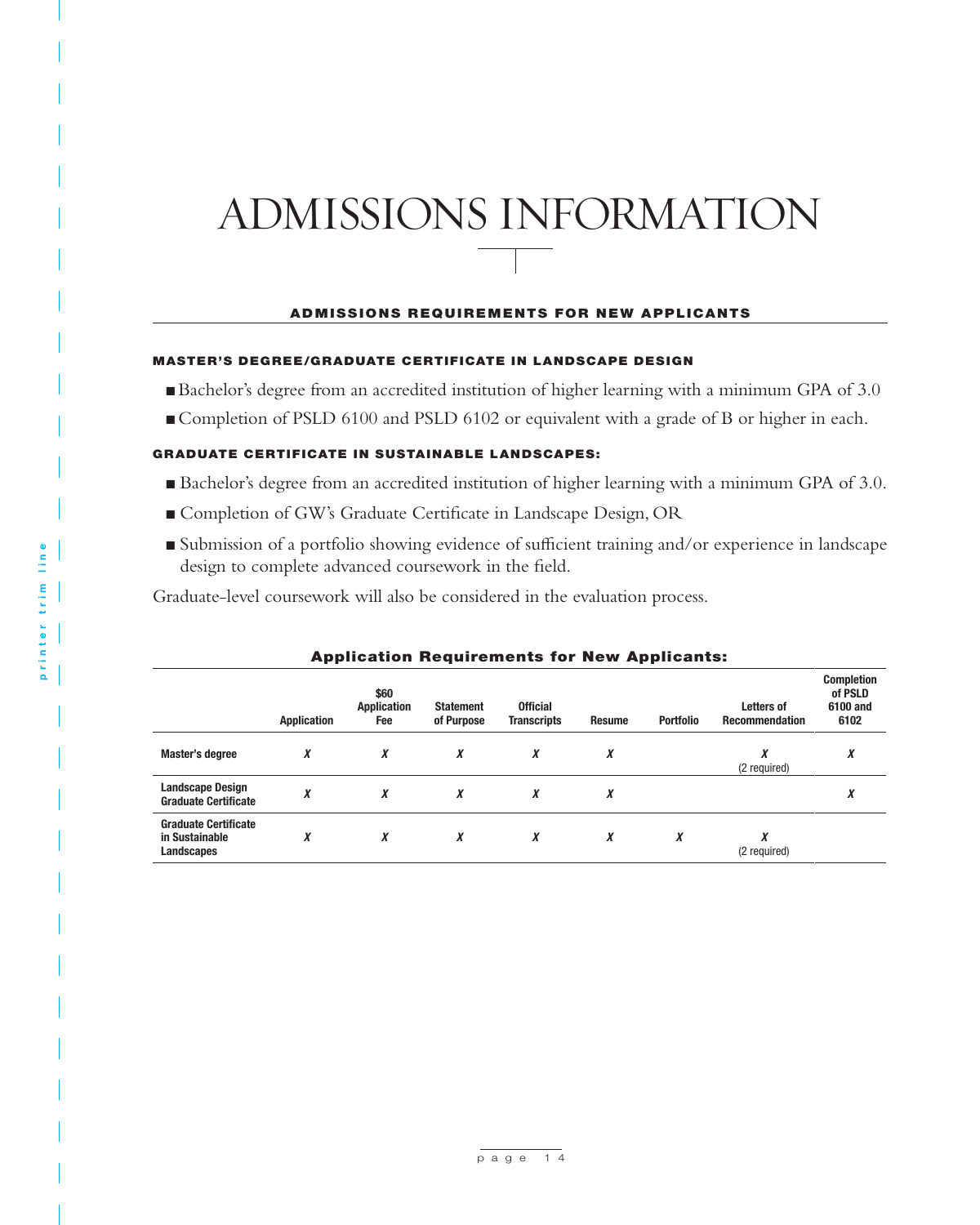### NON-DEGREE APPLICATION PROCEDURE FOR INTRODUCTORY COURSES

Students who have a bachelor's degree from an accredited institution of higher learning are welcome to apply to take the introductory courses PSLD 6100, Landscape Graphics and PSLD 6102, Introduction to Plants in non-degree status.

You must complete the Application for Non-Degree Admission at **http://www.gwu.edu/nondegree**. A non-refundable application fee of \$25, payable by credit card (MasterCard/Visa), is due at the time of online application. No supporting documents are required. You will be notified about your admission via e-mail within **two** business days. At that time, you will be assigned a GW ID number. You must use the GW ID number to register for classes.

### APPLICATION PROCEDURES FOR CERTIFICATES OR DEGREE PROGRAM

Apply now via the Web—an Electronic Graduate Admissions application is available at **http://www.gwu.edu/gradapply**. This online process allows you to submit your graduate application, upload your supporting documents and send requests for letters of recommendation electronically. Hard copies such as transcripts and portfolios should be mailed to The George Washington University, College of Professional Studies, Office of Admissions, 805 21st Street NW, Suite 301, Washington, DC 20052.

### Please Note:

- <sup>n</sup>One official or certified transcript is required from each institution of higher education attended, whether or not a degree was conferred.
- Standardized tests: No GRE or GMAT is required. International Students may need to submit Test of English as a Foreign Language (TOEFL) scores.

*Current students and alumni: Please visit our website at www.nearyou.gwu.edu/landscape for admission and application requirements.*

### APPLICATION DEADLINES

### Master's Degree and Graduate Certficate in Landscape Design

- <sup>n</sup> Fall Admission: **April 1**
- Spring Admission: **October 1**
- <sup>n</sup> Summer Admission: **March 1**

*Applications are accepted on a rolling admissions basis, however the above deadlines must be met if applying for financial aid.*

### Graduate Certificate In Sustainable Landscapes

**n** June 1

*Please check www.nearyou.gwu.edu/landscape for updated application deadlines.*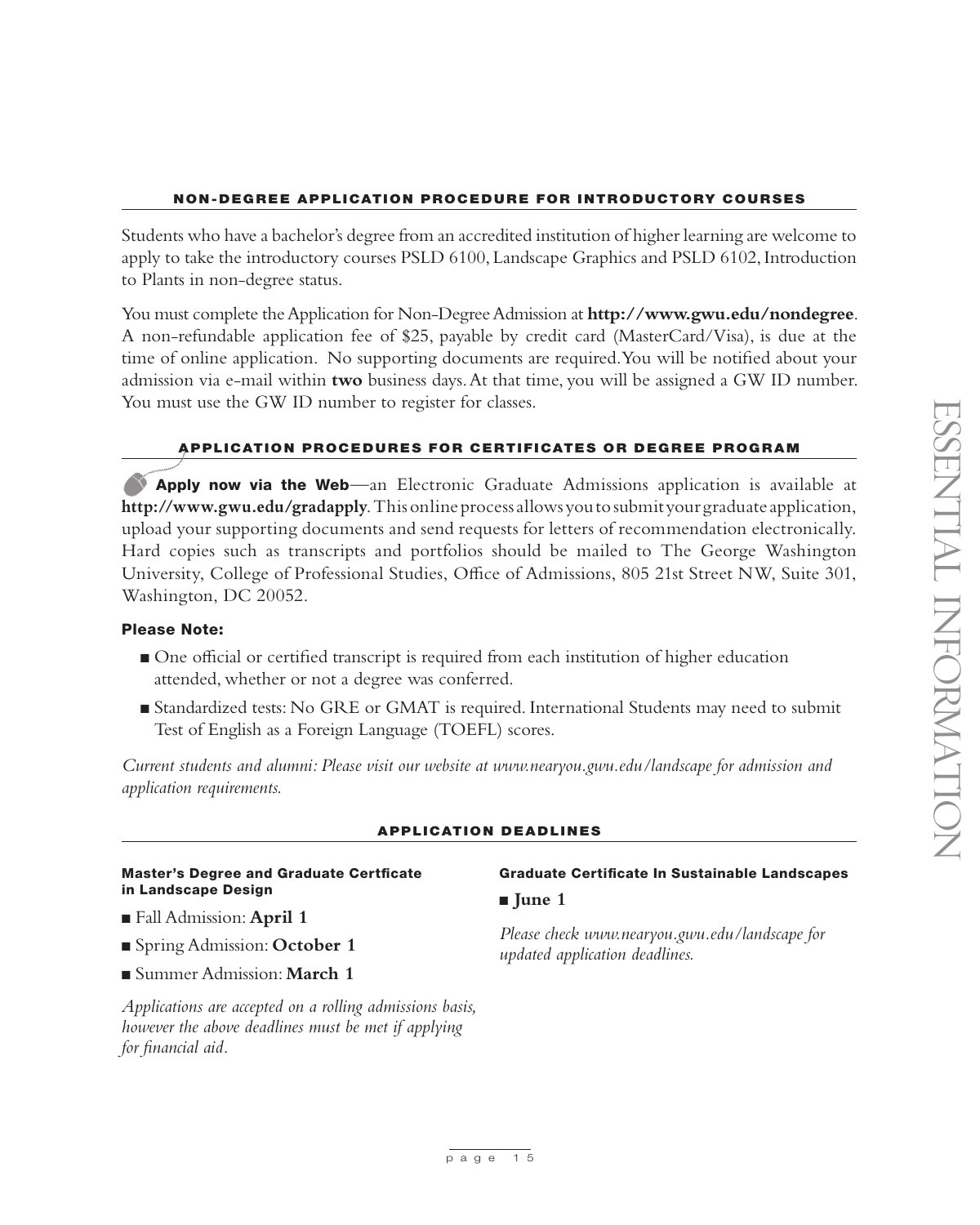### TRANSFER CREDIT, WAIVERS, AND ADVANCED STANDING

Transfer of credit will be allowed on a case-bycase basis. Approval for transfer of credit is limited to a maximum of one-quarter of the credit hours of graduate course work required for the graduate program from enrollment at GW in nondegree status or from another degree-granting school of this University or another regionally accredited College or University. For a transfer of credit to be approved, all the following criteria must be met:

- <sup>n</sup> The course work must be from an accredited institution.
- $\blacksquare$  The course work must have been taken within two years prior to admission to the certificate programs or five years prior to admission to the master's program.
- Student must have received a grade of B or higher in each course for which transfer credit is sought.
- The course work must be approved by the academic program director as applying towards program requirements.
- The course work must be at a graduate level or at a junior or senior undergraduate level.

Credit applied toward a previous degree may not be transferred. In the Landscape Design Graduate Certificate Program, the Woody Plants sequence of six credits (PSLD 6102, 6220, 6222, 6224, 6226, 6228) may be waived by registering and sitting for a Comprehensive Plants Examination.

### **MASTER'S DEGREE OR CERTIFICATE** COMPLETION REQUIREMENTS

Students must maintain a grade point average of 3.0 (B) or higher. Students are expected to be continuously enrolled and actively engaged in fulfilling the requirements of the program each semester.

Students must complete the program within five (5) years of admission. Requests for leave of absence and other interruptions of course work should be submitted in writing to the program office at the College of Professional Studies.

### FINANCIAL AID

To apply for Stafford or alternative education loans to finance your graduate education, visit the GW graduate financial aid site at: www.colonialcentral.gwu.edu.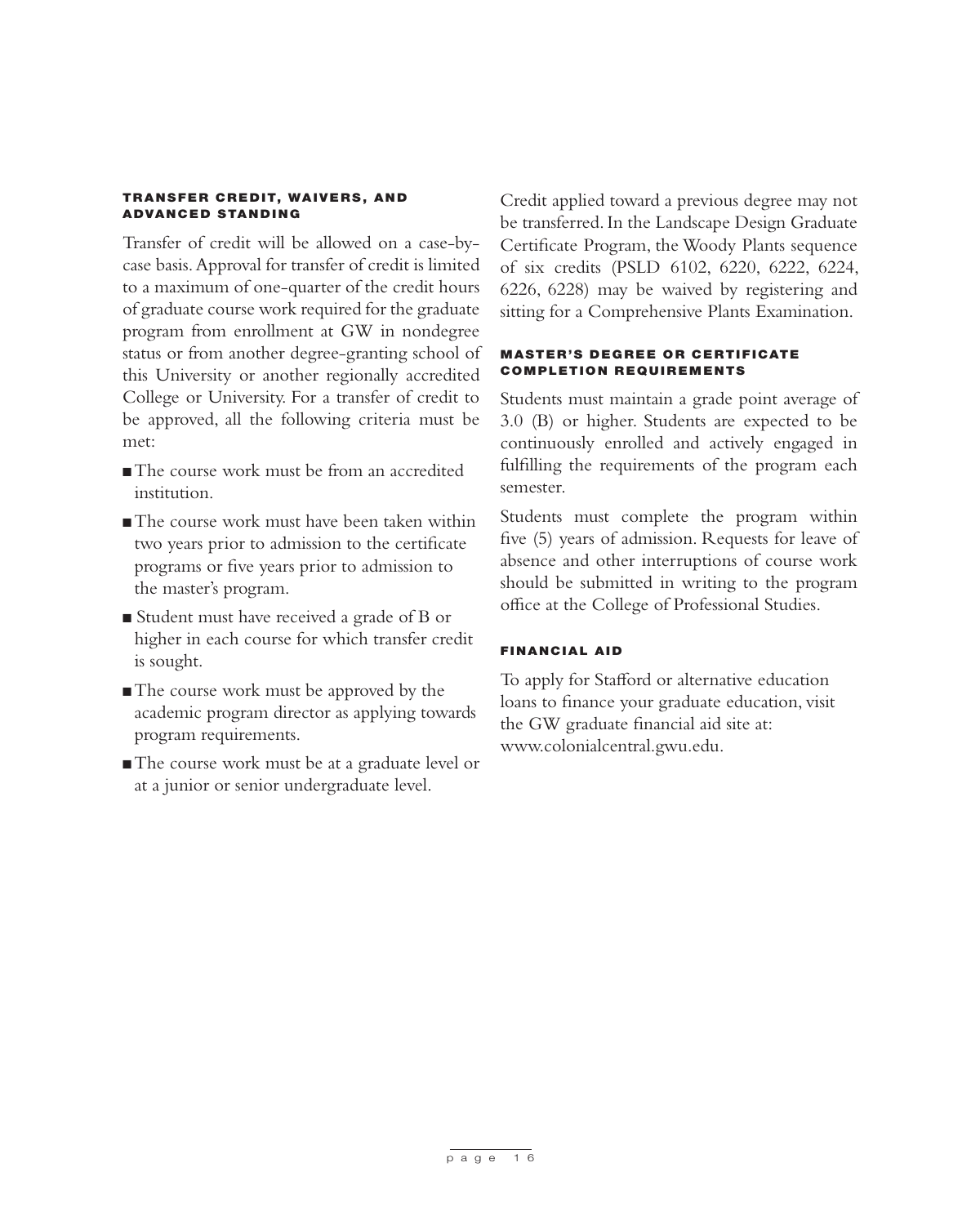### CONTACT INFORMATION

**Senior Marketing & Recruitment Specialist** Mona Yep 703-299-0199 myep@gwu.edu **Program Director** Adele Ashkar 202-994-0047 aashkar@gwu.edu **COLLEGE OF PROFESSIONAL STUDIES** ADMISSIONS OFFICE 703-299-9142 CATALOG/BROCHURE 202-973-1130 OR 1-800-JOIN-GWU COLONIAL CENTRAL: STUDENT FINANCIAL ASSISTANCE, 202-994-9000  $\texttt{STUDENT}\textbf{ ACCOUNTS},\textbf{THE REGISTRAR},\textbf{GWORLD},\textbf{ ccentral@gwu.edu}$ THE CASHIER, AND VETERANS SERVICES www.colonialcentral.gwu.edu GW GRADUATE EDUCATION CENTER, ARLINGTON 703-248-6200 GW VIRGINIA SCIENCE AND TECHNOLOGY CAMPUS 703-726-8200 OFFICE OF NON-DEGREE STUDENTS 202-994-1972 DISABILITY SUPPORT SERVICES 202-994-8250 OR www.gwired.gwu.edu/dss onds@gwu.edu www.gwu.edu/nondegree

Or visit us on the Web at www.gwu.edu/offcampusprograms

### UNIVERSITY POLICY ON EQUAL OPPORTUNITY

The George Washington University does not unlawfully discriminate against any person on the basis of race, color, religion, sex, national origin, age, disability, veteran status, or sexual orientation. This policy covers all programs, services, policies, and procedures of the University, including admission to educational programs and employment. The University is subject to the District of Columbia Human Rights Law.

Inquiries concerning the application of this policy and federal laws and regulations concerning discrimination in education or employment programs and activities may be addressed to Susan B. Kaplan, Senior Counsel for Compliance and Labor Relations, The George Washington University, Rice Hall, Washington, DC 20052, 202-994-4433, or to the Assistant Secretary for Civil Rights of the U.S. Department of Education.

Disabled individuals who require special information may direct inquiries to the Office of Disability Support Services, 202-994-8250 (TDD/voice).

©2011 The George Washington University. All rights reserved.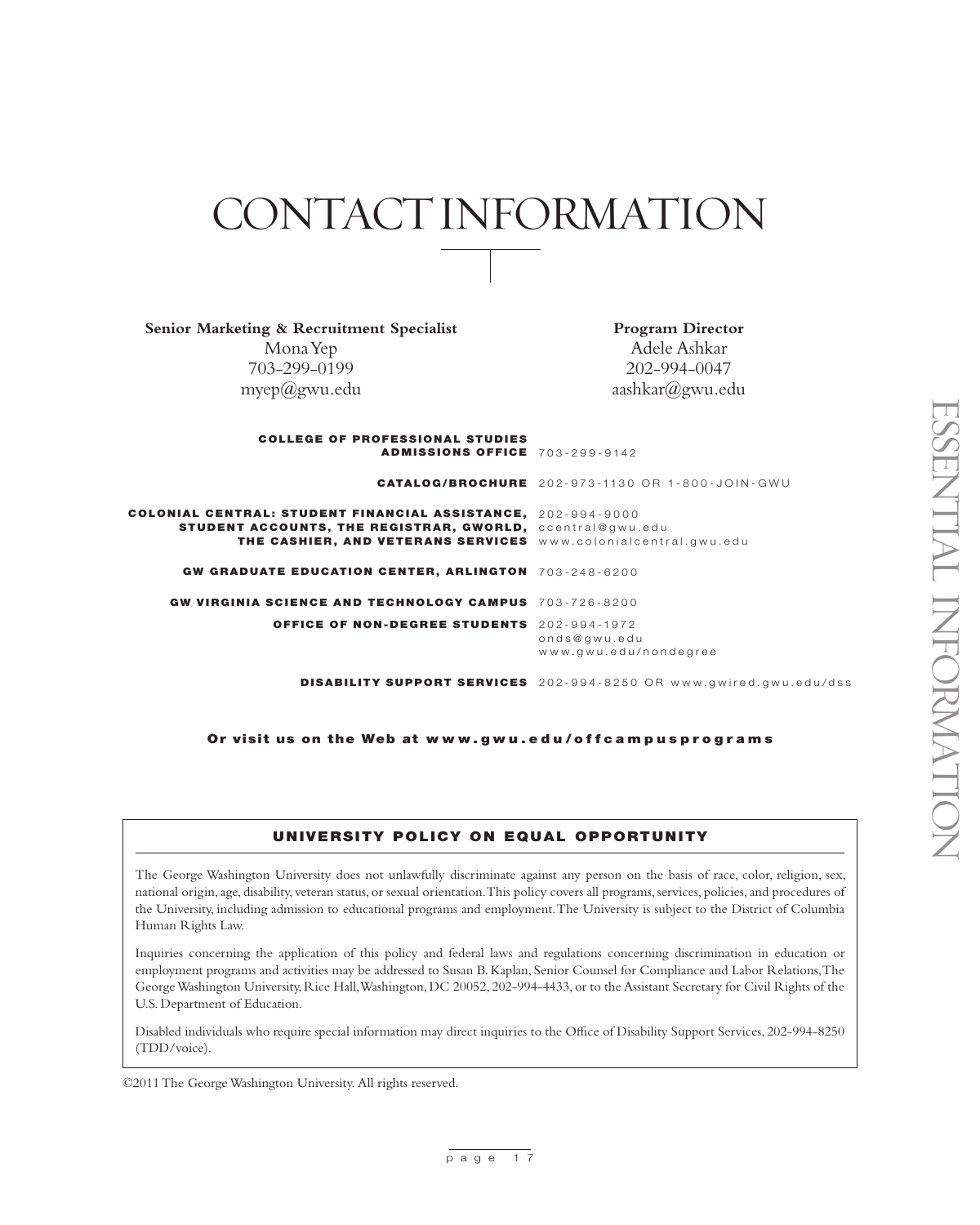# **FACULTY**

### DIRECTOR

Adele N. Ashkar, ASLA, B.F.A. Rhode Island School of Design, M.L.A., Harvard University Graduate School of Design

### **FACULTY**

Susan Abraham, B.F.A California State University, Long Beach, MPS Landscape Design, The George Washington University, owner and designer, Lush Life Landscapes, Waterford, VA

Jeanette Ankoma-Sey, ASLA, B.S. Virginia Tech, M.L.A. Cornell University, landscape designer, AECOM, Alexandria, VA

Barbara Deutsch, ASLA, ISA, B.S., University of Virginia, M.L.A. University of Washington, Loeb Fellow, Harvard University Graduate School of Design, Executive Director and CEO, Landscape Architecture Foundation, Washington, D.C.

Bethany Carton, B.L.A. Iowa State University, Urban Planner II, Department of Recreation, Parks and Cultural Activities, City of Alexandria, VA

Eileen Emmet, AIA, LEED AP, B.F.A. Virginia Commonwealth University, M. Arch., Columbia University, architect, Maryland-National Capital Park and Planning Commission

Ann English, RLA, ASLA, LEED AP, B.A., University of Pennsylvania, M.R.P. Pennsylvania State University, M.L.A. University of Georgia, RainScapes Planning Specialist, Montgomery County Department of Environmental Protection, Rockville, MD

Elin Haaga, B.A., M.A. History, Oxford University, Dip. Ed., London University, certificate, GW Landscape Design program, independent landscape designer, Bethesda, MD

### Brandon K. Hartz, RLA, ASLA, LEED

AP, B.L.A.,Virginia Tech, M.L.A., Harvard University Graduate School of Design, landscape architect, HOK, Inc.,Washington D.C.

Joan Honeyman, ASLA, B.S. Pennsylvania State University, M.L.A., North Carolina State University College of Design, landscape architect and partner, Jordan Honeyman Landscape Architecture,Washington, D.C.

Robert Jackson, B.A., Mercer University, Macon, GA, certificate, GW Landscape Design program, M.L.A., Virginia Tech, owner, Borderlands Design, LLC , Leesburg, VA

Ron M. Kagawa, ASLA, LEED AP, B.S.L.A. University of Texas, Arlington, M.S.Arch.,Virginia Tech, landscape architect, Department of Recreation, Parks and Cultural Activities, City of Alexandria, VA

Sylvan R. Kaufman, B.A. Vassar College, Ph.D., Rutgers, The State University of New Jersey, consultant, Sylvan Green Earth Consulting, Denton, MD

Ryan Keith, ASLA, RLA, B.S. Botany, Miami University, Ohio, certificate, GW Landscape Design program, M.L.A., Virginia Tech, principal, Redux Garden+Home, Washington DC and Baltimore, MD

CJ Lammers, B.S., Southern Illinois University, M.U.R.P., University of Virginia, Supervisor, Environmental Planning Section, Maryland-National Capital Park and Planning Commission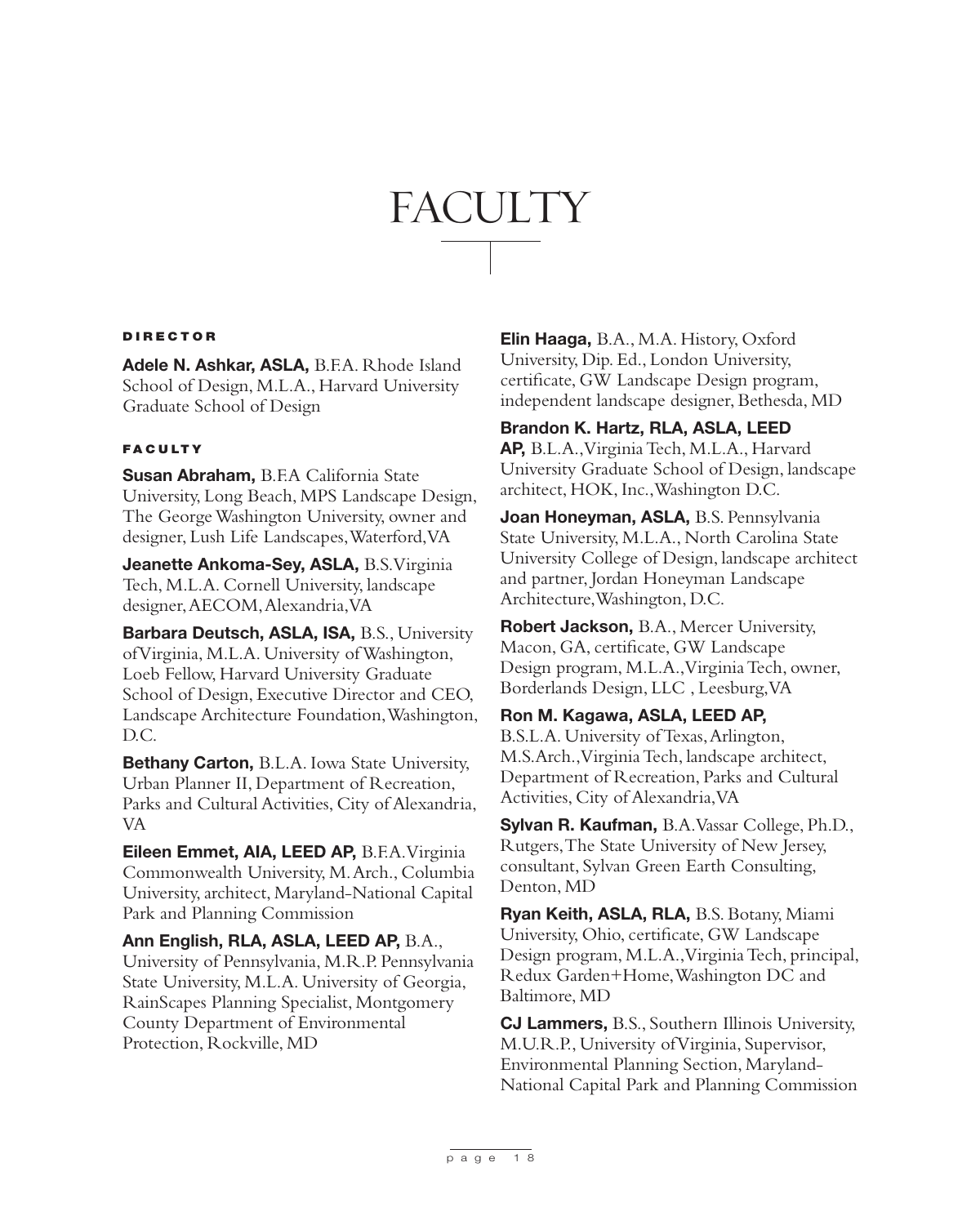Dan Marriott, B.S.L.A., Pennsylvania State University, M.R.P., Cornell University, Principal, Paul Daniel Marriott & Associates, Washington, D.C.

Marianne Mowbray, B.A. Queens University, Ontario, Canada, M.B.A., State University of New York at Albany, certificate, GW Landscape Design program, owner and designer, Garden Design – 4 Seasons LLC, Vienna, VA

Barbara Neal, LEED Green Associate, B.A., Colby College, M.P.S. in Urban Horticulture, Cornell University, Principal, Green Legacy Tree Consultants, Inc., Glen Echo, MD

**John Noelle, B. S. Biology, Loyola University** of Chicago, M.S. Biology, Western Illinois University, M.P.A. George Mason University, City Arborist, City of Alexandria, VA

Mark Novak, ASLA, APA, B.S.L.A./Urban Planning, Oregon State University, chief park planner, Loudoun County Parks, Recreation and Community Services, Leesburg, VA

Mark Pelusi, RLA, B.S.L.A., Pennsylvania State University, associate landscape architect, AECOM, Alexandria, VA

Thomas Rainer, R.L.A., B.A. English, Birmingham Southern College, M.L.A., University of Georgia, landscape architect, Rhodeside & Harwell,Inc, Alexandria, VA

Matthew J. Sellers, B.U.P., University of Cincinnati, M.L.A.,Virginia Tech, associate landscape architect, Carvalho + Good, Washington, DC

**Tina Schneider, B.A. Cultural Anthropology** and Restoration Ecology, SUNY, Albany, M.L.A., University of Massachusetts, Senior Environmental Planner, Maryland-National Capital Park and Planning Commission

**Stella Tarnay, City Planning, University of** Virginia, Graduate Studies in City and Regional Planning, Cornell University, Senior Policy Officer for Green Building, Office of Policy and Sustainability, District Department of the Environment, Washington, DC

**D. Louise Taylor, B.A. Swarthmore College,** C.F.P., The College of Financial Planning, Denver, CO, certificate, GW Landscape Design program, M.L.A., Virginia Tech, landscape architect, Alexandria, VA

Betsy Washington, B.A., East Carolina University, M.S. Oregon State University, certificate, GW Landscape Design program, independent landscape designer, Falls Church, VA

Lauren Wheeler, LEED AP, B.A. University of Wisconsin, M.A. Landscape Design, Conway School of Landscape Design, Principal, Natural Resources Design, Inc., Washington, D.C., ISA-Certified Arborist

Dan Williams, B.S. Allegheny College, M.P. Land Use Planning, University of Virginia, Senior Associate, Dewberry, Fairfax, VA

B. Ray Wu-Rorrer, B.S., M.S., Ed. S. Education, Virginia Tech, certificate, GW Landscape Design program, Master Online Educator, Virginia Tech, Education Specialist in Curriculum and Instruction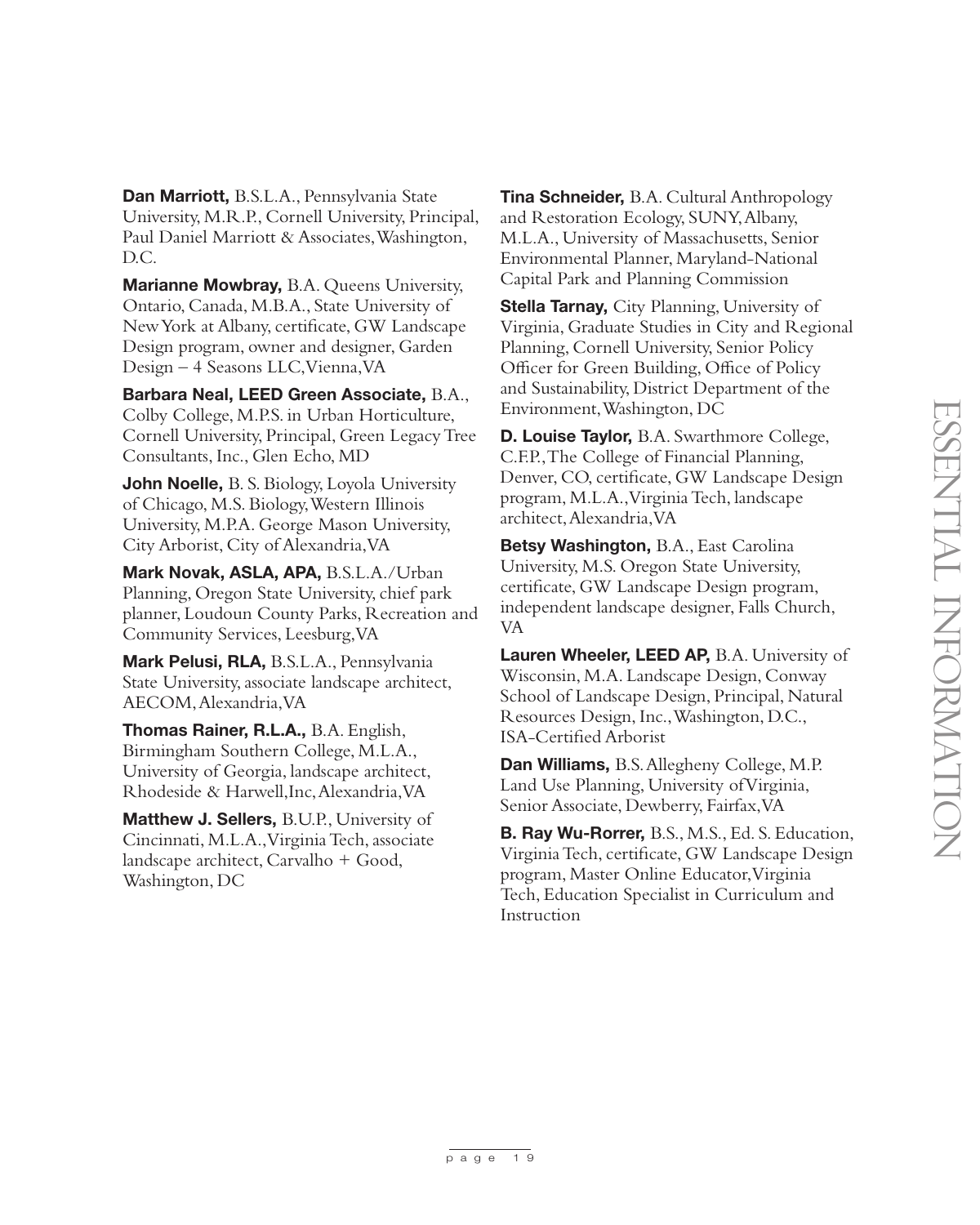### BY AUTO:

From Washington DC on U.S. 50: Cross the Theodore Roosevelt Bridge, proceed west on U.S. 50 (Arlington Blvd.) to 10th Street. Continue onto 10th Street North. Turn left onto North Fairfax Drive, and then left onto N. Glebe Road. The building will be on your right.

From the West on U.S. 50: Proceed east on U.S. 50 to Glebe Road. Turn left (north) on Glebe Road and then bear right at Quincy Street. Turn left onto North Fairfax Drive, and then left onto N. Glebe Road. The building will be on your right.

From the West on I-66: Take exit 71 to North Fairfax Drive (toward VA-120/Glebe Road). Turn right onto N. Glebe Road. The building will be on your right.

From I-395 North/South: Take exit 8A (the first Washington Blvd. exit). Go north on Washington Blvd. for approximately 2 miles. Turn left onto 10th Street. Turn left onto North Fairfax Drive, and then left onto N. Glebe Road. The building will be on your right.

#### BY METRO:

Orange Line to Ballston Station.

### PARKING OPTIONS/RATES:

#### **Parking Garages:**

950 N. Glebe Road (under the GECA building) \$4 flat rate after 3pm Monday – Friday and all day Saturday. Monthly \$102/month unreserved, \$204/month reserved.

665 N. Glebe Road (Ballston Public Parking Garage) \$1/hr for the first 3 hours Monday – Friday, \$1 flat rate after 6pm Monday-Friday, weekends \$1 all day flat rate. Open 24 hours.

#### **Metered Parking:**

1-hour metered parking on Glebe Road from 9am-6pm Monday – Saturday. *No parking from 6am-9am and 4pm-6pm Monday – Friday.* 

2-hour metered parking on Fairfax Drive (toward Ballston Station) from 8am-6pm Monday – Saturday.

### BY AUTO:

**From Downtown Washington:** Via I-66 Connecting with the Dulles Toll Road (Route 267) Cross the Theodore Roosevelt Bridge and proceed west on I-66 for approximately 8 miles. Take Exit 67 towards Dulles Airport (right lane exit, just past the Sycamore Street/Falls Church exit). Continue along the toll road, following signs for "Route 267 – All Local Exits". Stay in the right two lanes. Go through the toll booth. \*\*\* Continue approximately 11 miles to Exit 9B, Route 28 North – Sully Road (a toll exit). Proceed approximately 5 miles and Route 28 will connect at Route 7. Follow signs to Route 7 West to Leesburg (stay left). Exit Route 7 on right ramp for Loudoun County Parkway and continue straight/slight right. Turn right at stop sign onto George Washington Blvd. and follow directions below to specific buildings on campus.

From I-495 Connecting with the Dulles Toll Road: From Virginia (south): At Tysons Corner Take Exit 45 - Dulles Toll Road (a left lane exit). Pick up directions from \*\*\* above.

From Maryland (north): At Tysons Corner take Exit 45A – Dulles Toll Road (a right lane exit). Pick up directions from \*\*\* above.

**Using Route 7 West (Leesburg Pike):** Proceed west on Route 7 approximately 12 miles from Tysons Corner. Continue past the Route 28 Dulles Airport Exit. After passing underneath the bridge, exit Route 7 on right ramp for Loudoun County Parkway and continue straight/slight right. Turn right at stop sign onto George Washington Blvd. and follow directions below to specific buildings on campus.

**Using Route 7 East:** The GW Virginia Science and Technology Campus is approximately 8 miles east of Leesburg, off of Route 7 East. Near Leesburg make

sure to stay on Route 7 East towards Tysons Corner, not Rt. 15, or the business district. After you pass Ashburn Village on the right look for the sign for GW Virginia Campus. Take ramp on right to Loudoun County Parkway and make a left at the traffic light at top of ramp. Turn right at stop sign onto George Washington Blvd and follow directions below to specific buildings on campus.

### BUILDINGS AND PARKING:

The GW Buildings: For Exploration Hall (EXPLOR), 20101 Academic Way, Ashburn, VA 20147: Continue along George Washington Blvd. and make a left onto Academic Way and a left into the parking lot. For Innovation Hall (INNOV), 45065 University Dr., Ashburn, VA 20147: Continue along George Washington Blvd. and make a left onto University Blvd. and a left into the parking lot. For Enterprise Hall (ENTPRS), continue on George Washington Blvd. and make a right onto Bridgefield Way and another right onto Knoll Sq. Make a left into the parking lot.



#### GRADUATE EDUCATION CENTER, ARLINGTON

950 N. Glebe Road, 6th Floor Arlington, VA 22203 (703) 248-6200



**Exploration Hall** 20101 Academic Way Ashburn, VA 20147

**Innovation Hall** 45065 University Drive Ashburn, VA 20147

**Enterprise Hall** 44983 Knoll Square Ashburn, VA 20147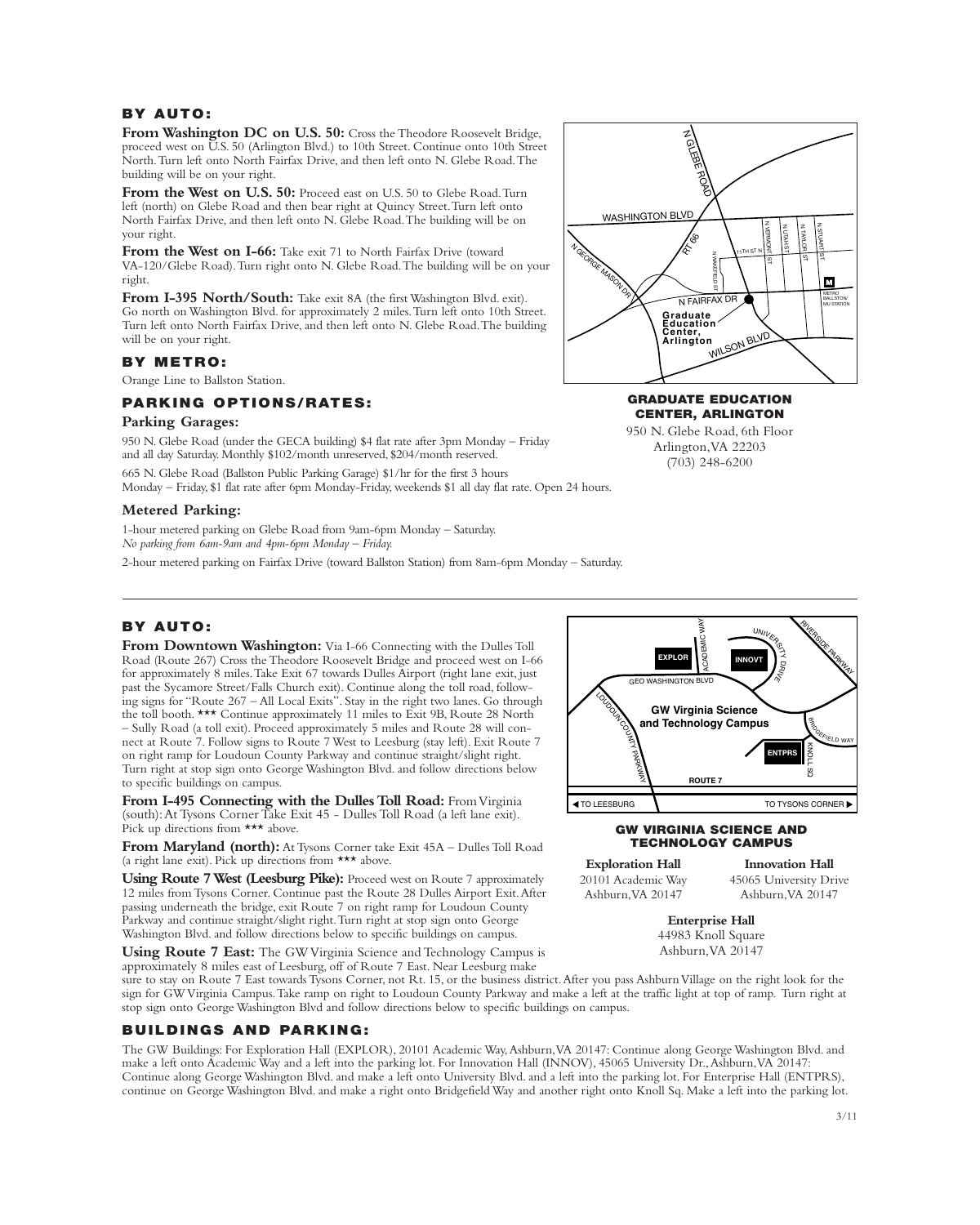

### GW OFF-CAMPUS CENTERS



#### ALEXANDRIA GRADUATE EDUCATION CENTER 1925 Ballenger Avenue

Suite 250 Alexandria, VA 22314 *Metro: King Street*



### GRADUATE EDUCATION CENTER, ARLINGTON

950 N. Glebe Road, 6th Floor Arlington, VA 22203 *Metro: Ballston*



### HAMPTON ROADS CENTER

1 Old Oyster Point Road Suite 200 Newport News, VA 23602

 $\bullet$  **HANOVER HIGH SCHOOL** 10307 Chamberlayne Road Mechanicsville, VA 23116



### K STREET CENTER FOR PROFESSIONAL EDUCATION

2020 K Street NW Lower Level Washington, DC 20006 *Metro: Foggy Bottom or Farragut West*



#### VIRGINIA SCIENCE AND TECHNOLOGY CAMPUS Exploration Hall 20101 Academic Way

Enterprise Hall 44983 Knoll Square Ashburn, VA 20147

**CADVANCED TECHNOLOGY** CENTER 1800 College Crescent Virginia Beach, VA 23453